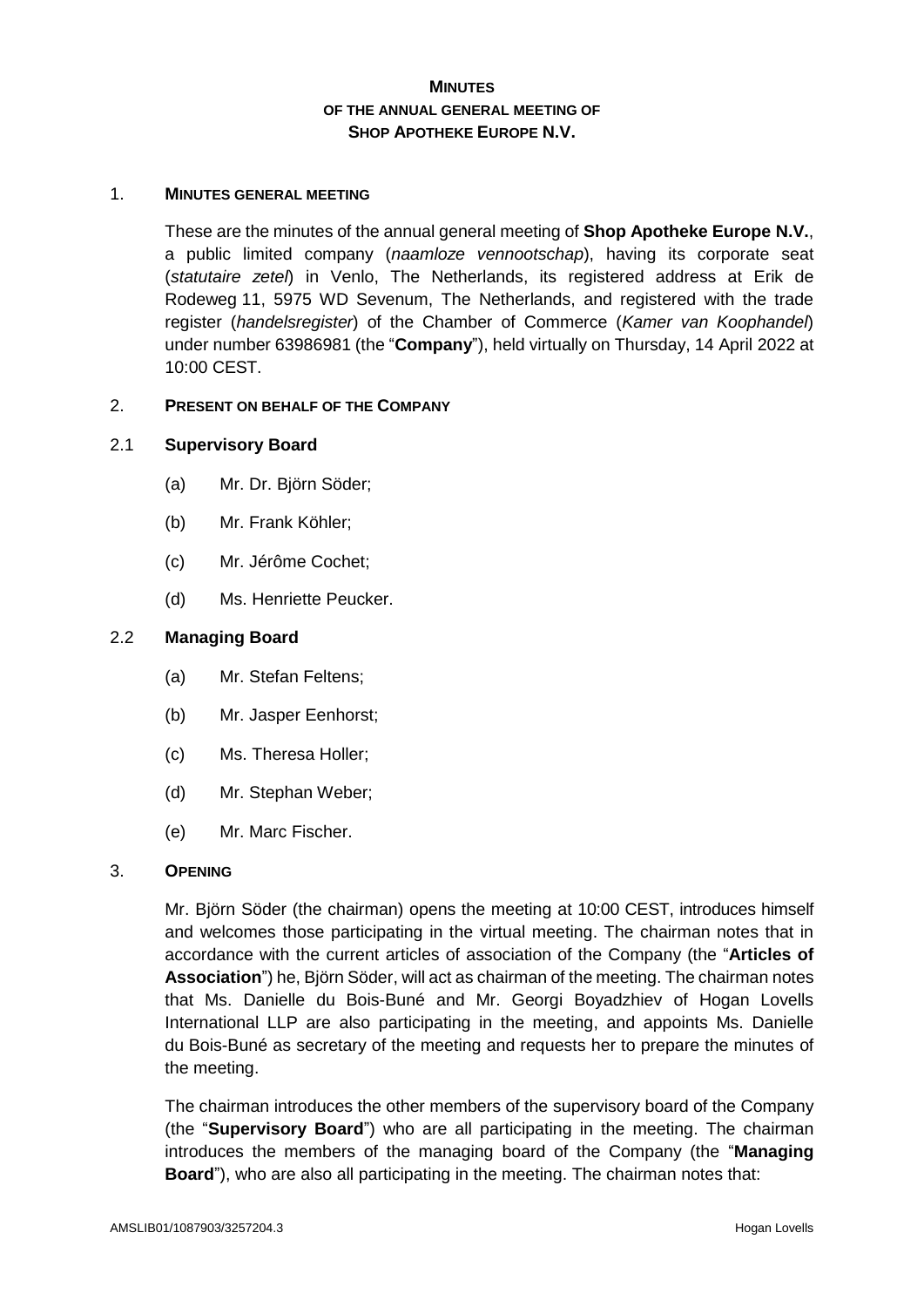- (a) Ms. Jaska de Bakker, nominated to be appointed as a member of the Supervisory Board at this meeting, is participating in the meeting;
- (b) Mr. Rens Jan Kramer, the General Counsel of the Company, is also participating in the meeting;
- (c) Ms. Anna Thönneßen, senior sustainable development manager of the Company, will briefly present the progress and achievements of the Company's Environmental, Social, and Governance ("**ESG**") activities; and
- (d) Mr. Joeri Galas of Mazars Accountants N.V. ("**Mazars**") is participating in the meeting and that Mr. Joeri Galas will, on behalf of Mazars, give a brief explanation of the audit approach of the annual accounts for the financial year 2021 for which Mazars was responsible.

The chairman records that the meeting this year is taking place fully virtually on the basis of the Dutch Temporary Law Covid-19 Justice and Safety, and that the virtual meeting is convened with due observance of all provisions set by law and the Articles of Association. No depositary receipts for the shares are issued with the Company's cooperation, no shares are subject to a right of pledge or a right of usufruct, and there are no persons to whom the law attributes the rights accruing to holders of depositary receipts issued with the company's cooperation. The meeting documents were published on the corporate website of the Company (http://shop-apotheke-europe.com) on 3 March 2022 and a press release was issued on the same date. The agenda, explanatory notes thereto and ancillary documents, including the annual accounts and annual report for the financial year 2021 (together hereafter referred to as the "**Annual Report 2021**") and the proposed amended renumeration policy of the Managing Board, the proposed amended remuneration policy of the Supervisory Board as well as the proposed amended stock option plan for the members of the Managing Board were made available on the Company's corporate website in the section investor relations/general meeting/annual general meeting 2022. The chairman notes that the legal requirements and requirements set out in the Articles of Association have been met and that valid resolutions can be adopted on the items set out in the agenda.

At the record date (17 March 2022), the Company's issued share capital amounted to EUR 363,985.62, consisting of 18,199,281 shares in bearer form having a nominal value of EUR 0.02 each. Due to technical reasons relating to conducting this annual general meeting as a virtual general meeting, the number of shares present or represented at the meeting will be announced near the end of the meeting, shortly before the voting results are announced.

The chairman notes that he will explain the voting procedure in light of the fact that this annual general meeting is conducted as a virtual general meeting. The chairman explains that voting takes place based on the so-called addition procedure, which means that only the votes against a proposal and the votes for a proposal will be counted. Based on (i) the number of votes against a proposal and (ii) the number of votes for a proposal, it will be determined whether a proposal has been adopted. For this meeting, the shareholders of the Company who are entitled to attend the general meeting (i) had the option to choose to be represented at this meeting and have casted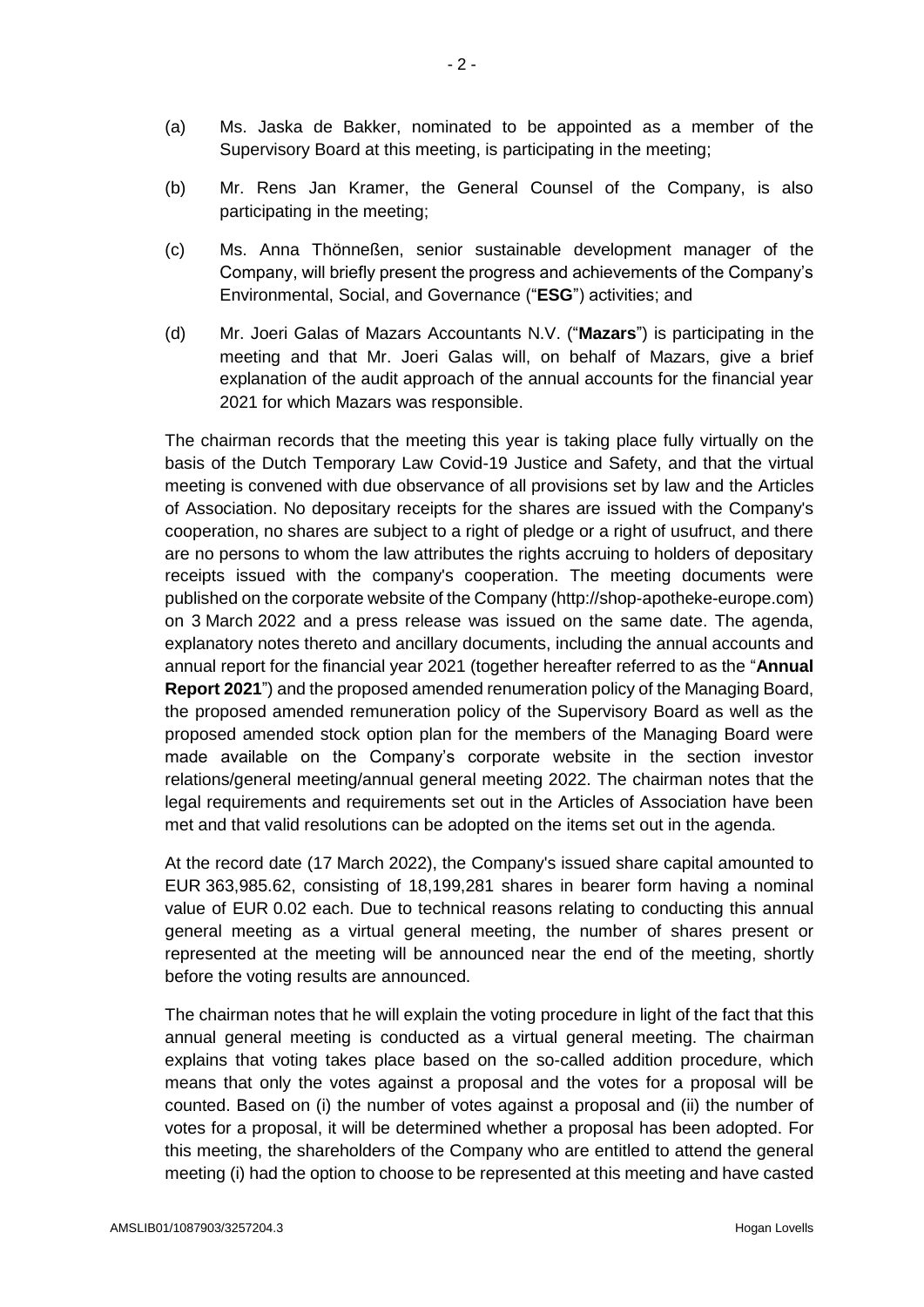their votes by proxy before the date of this meeting and (ii) have the option to vote virtually during this meeting via the online platform provided by the Company's service provider Better Orange IR & HV AG (such online platform, the "**Virtual AGM Platform**"). The votes cast by proxy have been collected before the date of this meeting, and will be counted by assistants at the end of the meeting, before the meeting is closed. Shareholders who have chosen to cast their votes virtually during the meeting via the Virtual AGM Platform, can cast their votes from the moment the chairman has opened the meeting until the discussions for the last agenda item (agenda item 11, "questions and any other business") have ended. Virtual votes can be cast all at once at the start of the meeting, all at once before the end of the discussions for the last agenda item (agenda item 11), or for each agenda item separately. The votes cast virtually will be registered via the Virtual AGM Platform and will be added up to the votes cast by proxy by assistants at the end of the meeting, before the meeting is closed.

The official voting results will be published on the corporate website of the Company within 15 calendar days after the date of this meeting.

The general meeting is conducted in English. The Company has received two questions in advance of this meeting. The chairman explains that during this meeting, questions can be submitted via the Virtual AGM Platform by using the "Questions" function via the Virtual AGM Platform.

Questions can be raised in Dutch or in English. If a question is raised in Dutch, a brief summary of the question will be given in English and the question will also be answered in English. The answers to the questions will be made public on the Company's corporate website.

A recording of this meeting will be made, but that recording will not be made public. The chairman points out that no other person is permitted to make recordings of the general meeting or take screenshots during the general meeting. The chairman requests that everyone turns off their mobile telephones and that they keep their microphones on "mute" in the webcast if they are not addressing the meeting.

# 4. **REPORT OF THE MANAGING BOARD REGARDING THE FINANCIAL YEAR 2021 (AGENDA ITEM 2.A.)**

The chairman introduces Mr. Jasper Eenhorst, the Company's CFO, and invites Mr. Jasper Eenhorst to give a presentation regarding the financial performance of the Company during the financial year 2021. The chairman notes that before Mr. Jasper Eenhorst proceeds to give his presentation, Mr. Stefan Feltens, the CEO of the Company, will comment on a recent acquisition made by the Company earlier this week.

# 4.1 **Presentation on the acquisition of First A**

Mr. Stefan Feltens gives a short presentation on the acquisition of First  $A - a$  pioneering quick-commerce player in the German pharmacy market – which took place two days before the day of this meeting.

Mr. Stefan Feltens notes that First A is a strategic acquisition for the Company. First A has committed itself to deliver pharmacy products from local partner pharmacies to the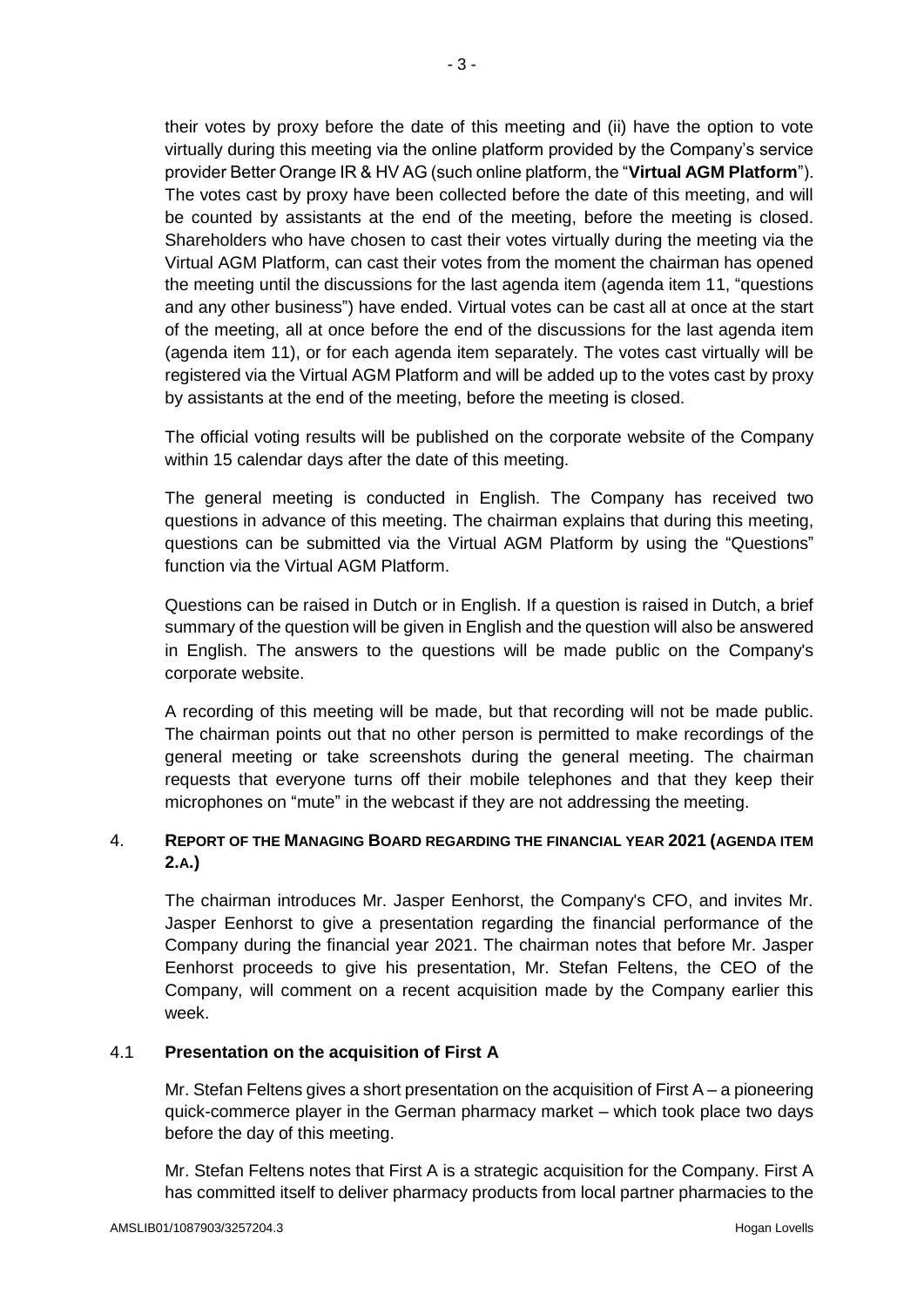customer's homes within 30 minutes. For the Company, this is an important entry into the growing e-commerce market in the metropolitan areas of Germany. At the same time, this acquisition complements the Company's preparations for the introduction of e-prescriptions in Germany, which is currently in the test phase. Once the test phase is completed and depending on the plans of the German Ministry of Health, the implementation phase will be initiated. Mr. Stefan Feltens notes that the acquisition of First A will allow the Company to cover all possible use cases and address all customer target groups in the German pharmacy market. Mr. Stefan Feltens highlights that the founders of First A are a truly energetic team which will stay on board together with the extended First A team and continue to manage First A on a standalone basis. The Company will therefore be present with two brands: (i) Shop Apotheke and (ii) First A. Mr. Stefan Feltens notes that the Company has previously provided some indication as to the purchase price for the acquisition and reminds the audience that there are two components: one part of the amount was due on closing and the other part is in the form of a earn-out component which is tied to the achievement of predetermined financial KPIs.

Mr. Stefan Feltens concludes by welcoming the First A team to the Shop Apotheke family and adds that the Company is looking forward to work with First A, its founder and the extended team.

# 4.2 **Presentation CFO of the Company**

Mr. Jasper Eenhorst gives a presentation regarding the financial performance of the Company during the financial year 2021 in particular regarding the Company's key financial indicators (i.e. the Company's sales, growing customer base, cash position and EBITDA).

Mr. Jasper Eenhorst starts off the presentation with an overview of some of the main highlights of the financial year 2021. The Company crossed the EUR 1 billion mark in terms of net sales for the first time in 2021. More specifically, the Company achieved EUR 1.06 billion in sales. The Company's international market (i.e. the Netherlands, Belgium, France and Italy) saw a total growth of 39.6% and the DACH market (i.e. Germany, Austria and Switzerland) saw a growth of 3.9%. In Germany, which is by far Continental Europe's largest pharmacy market (and also the Company's largest market), the Company significantly increased its market share in all segments, except for Rx sales. Mr. Jasper Eenhorst notes that in respect of the other main markets in which the Company is active, there is often no institution which publishes the exact market share numbers, but the Company tries to estimate its performance as accurately as possible. According to the Company's best estimates, a similar picture emerges also for the other main markets, namely that the Company grew much faster than its competitors over the course of last year.

The adjusted EBITDA for 2021 was EUR -5 million. In October 2021 the Company guided the market to approximately a -1% adjusted EBITDA, while the Company ended up with a slightly better result of -0.5%. Mr. Jasper Eenhorst notes that all these results were only possible because of the very strong continuation of customer growth. The Company's base of active customers increased by 1.6 million to an end balance of 7.9 million active customers as per 31 December 2021.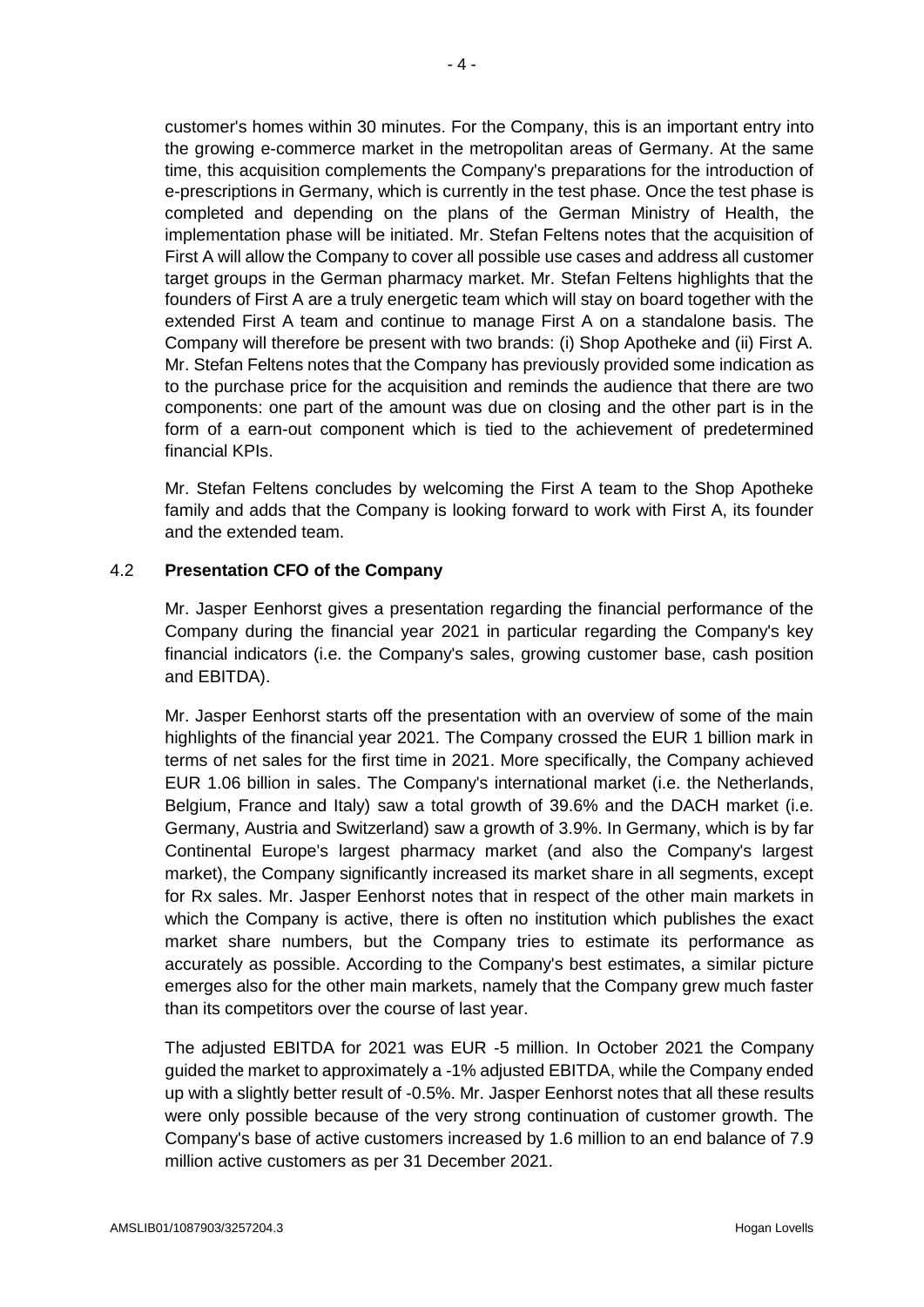- 5 -

Mr. Jasper Eenhorst proceeds to discuss a few highlights on the execution of the strategy of the Company. Mr. Jasper Eenhorst starts off by stating that the Company is fully ready for e-Rx and the Company's first e-Rx was processed in autumn of 2021. The Company is currently participating in the test led by Gematik and is eagerly anticipating the launch of e-Rx. Another highlight in respect of the strategy execution, is the fact that the Company is broadcasting this annual general meeting from its new distribution centre in Sevenum (the Netherlands), which demonstrates that the Company has ample capacity to realize its ambitions not only in the area of e-Rx but also in other markets. The Company accelerated its digital health services: since the incorporation of the Company the focus has always been on the end-customer and dedicated patient care programs, but last year this was further accelerated by welcoming the MedApp team in the Netherlands and SmartPatient (the owner of the MyTherapy app) in Germany. In addition, by mid-2021, the Company extended the coverage of it NOW! services (i.e. the Company's same-day delivery service) to cover all metropolitan areas in Germany and entered in Austria by offering the NOW! services in Vienna. The NOW! services are now available to more than 20 million Germans. Mr. Jasper Eenhorst also notes that the Company's own marketplace for healthcare related assortment was launched and has been live since mid-December 2021.

Turning back to the financial performance of the Company, Mr. Jasper Eenhorst displays a diagram showing the increase in the number of sales between 2020 and 2021. Mr. Jasper Eenhorst points out that an increase in sales of about 4% was realized in the DACH market and an increase in sales of about 40% was realised in the Company's international market. The total number of sales (across all markets) increased by 9.5% from the record year 2020 to 2021. It is noteworthy that for the DACH market, non- Rx sales grew by 18.1% and Rx decreased by about one third mainly due to the bonus ban. 1 In summary, the sale of all products except Rx grew by close to 40% in the Company's international market and by 18% in DACH. Mr. Jasper Eenhorst highlights that these results were only made possible because the Company's great assortment and large, active base of happy customers.

Mr. Jasper Eenhorst proceeds to discuss the record growth in the customer base of the Company over the year 2021. Mr. Jasper Eenhorst displays a diagram showing that on 31 December 2020 the Company recorded a total number of 6.3 million active customers which increased to 7.9 million by 31 December 2021. The strongest growth was booked in Q1 and Q4 of 2021. In addition, the Company achieved a Net Promoter Score of 68 which in Mr. Jasper Eenhorst's opinion is reflective of a very high level of customer satisfaction. The average shopping basket value for 2021 was EUR 61.16, which shows a small decrease compared to the average shopping basket value of EUR 66.41 in 2020. This decrease is mainly due to the decline in the Rx assortment. Therefore, the picture is rather mixed because in the majority of the Company's markets the basket value actually increased. In terms of the number of customer orders, Mr. Jasper Eenhorst notes that there were roughly 3 million orders per quarter in 2019, roughly 4 million orders per quarter in 2020 and around 5 million orders per quarter in 2021. Mr. Jasper Eenhorst explains that the graph also shows the temporary decline in growth that the Company experienced in the middle of 2021, due to capacity constraints

 $\overline{a}$ 

<sup>1</sup> Pursuant to the *Vor-Ort-Apothekenstärkungsgesetz* it is prohibited to grant discounts on, or in connection with prescription orders to statutorily health insured patients in Germany.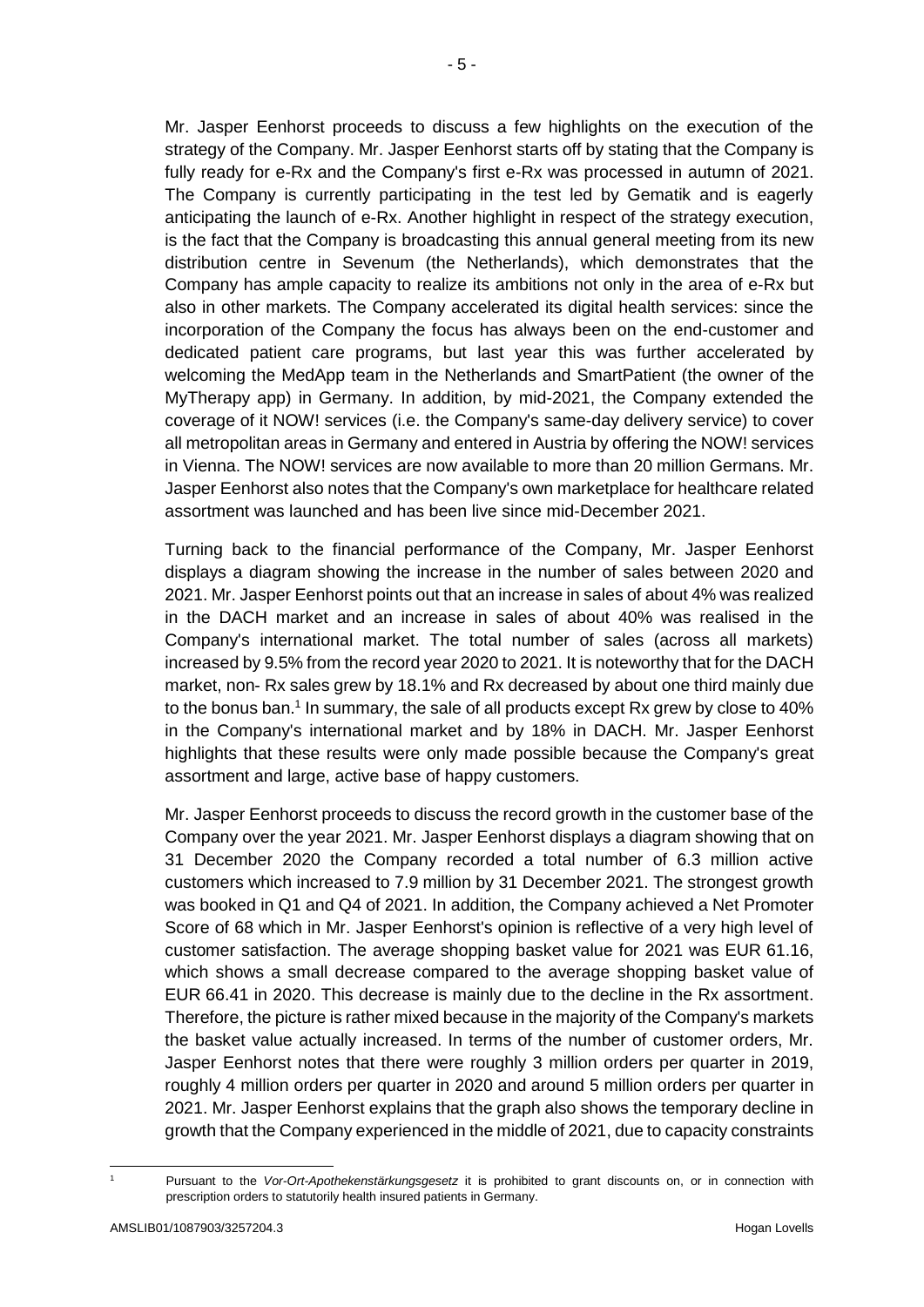as a result of which the Company also had to slow down its marketing. This was reflected in a decline in the number of orders from about 4.7 million orders in Q2 of 2021 to about 4.4 million orders in Q3 of 2021. Mr. Jasper Eenhorst notes that the Company is proud of the fact that it was able to accelerate from the low point in Q3 of 2021 to an increased number of orders in the last quarter of 2021. Whereas the increase in the number of orders from Q3 of 2020 to Q4 of 2020 was around 10%, the increase between Q3 of 2021 to Q4 of 2021 was about 25%. The Company also achieved record traffic to all its websites as a result of its increased marketing efforts. Mr. Jasper Eenhorst proceeds to note that the percentage of returning customers (displayed as green circles on the projected presentation slide) and the number of customer orders achieved by the Company are also due to the large base of satisfied return customers. The share of repeat orders accounts for about 80% of all orders in each quester over the last two years. Mr. Jasper Eenhorst notes that if the orders for all quarters of 2021 are added, the total number of orders for 2021 amounts to about 20 million orders, thanks to which the Company achieved EUR 1.06 billion in sales.

Mr. Jasper Eenhorst then proceeds to discuss the EBITDA of the Company. Looking at the full year 2021, the gross profit margin increased by 2.5% to 25.2%. This is due to sourcing improvements, the greater assortment of the Company's own brands and other factors such as the fact that non-Rx was growing faster than Rx and that the Company's international market segment was growing faster than its DACH market segment. The percentage of sales also increased significantly, although 2020 was a very exceptional year due to COVID-19. Mr. Jasper Eenhorst reminds the shareholders that in 2020, the Company was operating for more than half a year from two logistic facilities while the Company is now operating from its new facility. In order to accelerate its marketing efforts, the Company has made significant investments in new marketing initiatives in Q3 and Q4 of 2021. M. Jasper Eenhorst notes that the administrative costs as a percentage of sales were flat on year-over-year basis. The adjusted EBITDA for Q4 of 2021 was EUR -10 million and for the full year 2021 EUR -5 million. At the end of 2021, the Company had an adjusted EBITDA margin of -0.5%.

Mr. Jasper Eenhorst goes on to display a slide showing a visualization of the sales growth and adjusted EBITDA margin. Mr. Jasper Eenhorst explains that the vertical axis of the graph represents the adjusted EBITDA margin and the horizontal axis represents the sales growth. Starting with the DACH non-Rx visualization, Mr. Jasper Eenhorst reminds the shareholders that a growth of 18.1% was realized last year. The total DACH market segment (i.e. both Rx and non-Rx) was reported to have a positive adjusted EBITDA in the financial statements of the Company for 2021, despite the challenges mentioned earlier (i.e. operating two facilities at the same time, marketing etc.). Mr. Jasper Eenhorst explains that the DACH market is at the core of the business of the Company and this core is growing in double digits and profitably. Mr. Jasper Eenhorst notes that the only part of the business which has booked a negative growth in the course of 2021 is Paper Rx (displayed on the left-hand side of the graph). In terms of profitability, Paper Rx has gone slightly up in terms of profitability compared to non-Rx in DACH. With the mandatory nationwide introduction of e-Rx in Germany, the Company expects to see the Paper Rx move to the upper right-hand side of the graph (i.e. positive growth) and to significantly increase in total size because it is a large and attractive market. Moving on to the international market segment, a growth of 40% was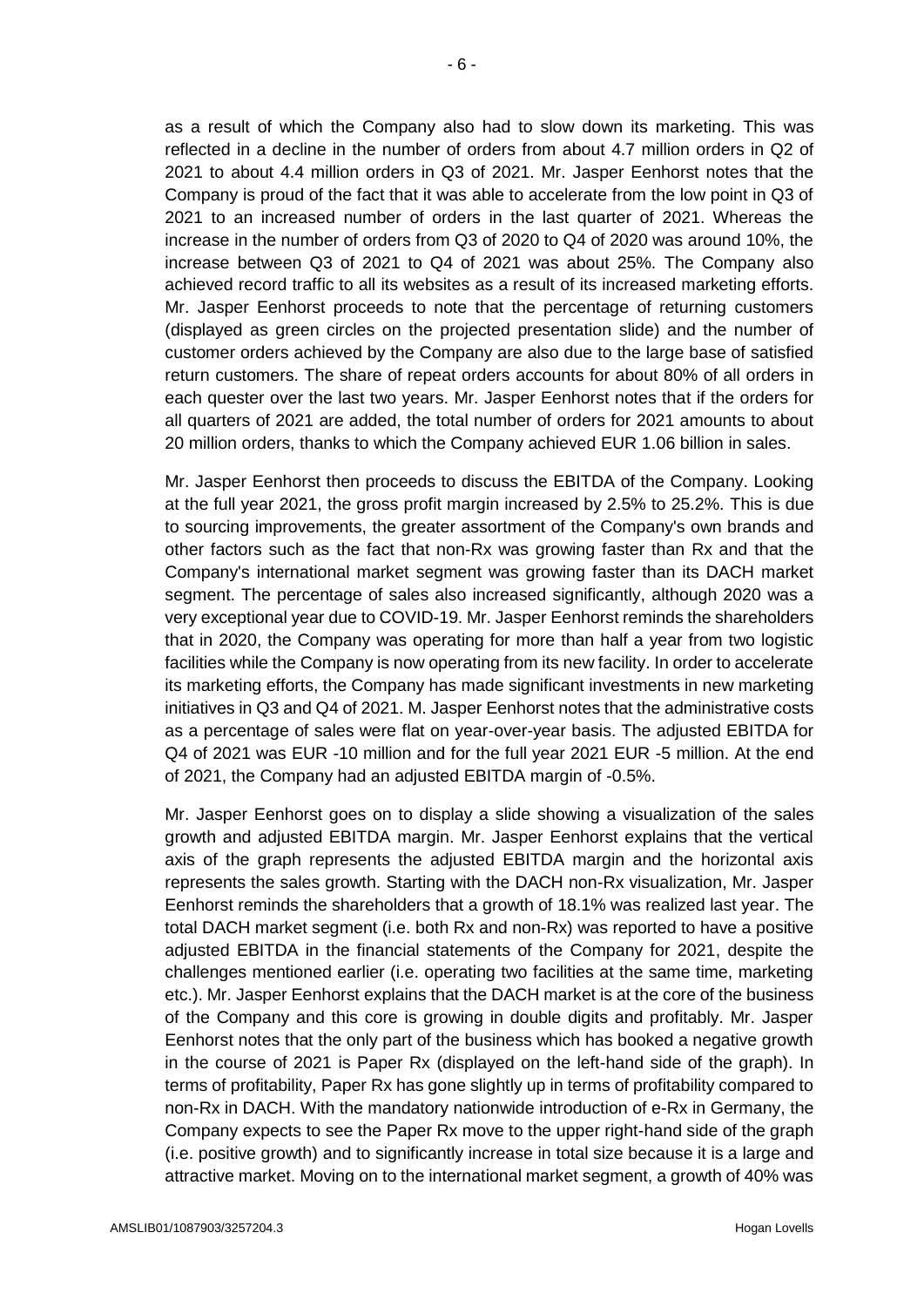realized which means that it is growing faster than the DACH segment. Some of the countries forming part of the international market segment are profitable but others are not. That is not because there is a fundamental difference in unit economics, but mainly because of differences in scale and the fact that Company is still relatively small in some of these countries. Mr. Jasper Eenhorst notes that it can also be seen from the graph that the Company is investing to fortify its propositions, strengthen its business model and future sustainable value creation in important strategic elements such as Own Marketplace, NOW! and MedApp. Due to the scale and sometimes the early stage of the business models of these initiatives, the adjusted EBITDA is still negative but growing very fast despite being rather small within the Company which goes to show that there is much opportunity left for further development. Mr. Jasper Eenhorst then points to the upper right corner of the graph which shows that the Company's own brand assortment is growing very fast.

Mr. Jasper Eenhorst proceeds to discuss the strengthened cash position of the Company by displaying a slide with key financial information. Mr. Jasper Eenhorst explains that this slide shows the cash balance of the Company as contained in its balance sheet but also including the post 'Other Financial Assets' because this represents money market funds (which are very liquid and represent an amount of around EUR 35 million). Mr. Jasper Eenhorst notes that on 31 December 2020, the Company had EUR 128 million in cash and short-term financial assets. The Company had an operating cash outflow of EUR 70 million and its working capital changes because the Company's programs improved by EUR 29 million. The operating cash flow was around EUR +12 million. The Company's investments amounted to about EUR 87 million which is an elevated level. The last payments in relation to the new facility was also included in this post, as well as IT investments and the acquisitions of SmartPatient and MedApp in 2021, which account for a significant part of the investments. The post 'Financing' comes at a total of EUR 230 million out of which EUR 225 million relate to the successful placement of a new convertible bond at the start of 2021. This convertible bond was placed with a premium of 50% and a coupon of zero.

Mr. Jasper Eenhorst notes that the mid-to long term adjusted EBITDA margin outlook of the Company has remained unchanged (i.e. an adjusted EBITDA margin in excess of 8%) and refers the shareholders to the full-year presentation for more detailed information.

With respect to the guidance for 2022, Mr. Jasper Eenhorst states that the non-Rx sales are expected to grow between 15% and 25% and notes that the non-Rx sales accounted for over EUR 0.9 billion (i.e. 90%) of the Company's sales in 2021. Mr. Jasper Eenhorst explains that the Company does not give any guidance for its Rx sales in 2022 because they are dependent on the timing of the rollout of e-Rx and the early adoption rates. The Company has high expectations once e-Rx is made mandatory, albeit it that it cannot predict how this will play out in 2022. As to the adjusted EBITDA, Mr. Jasper Eenhorst comments that the full year adjusted EBITDA margin for 2022 will be between -1.5% to +1.5%.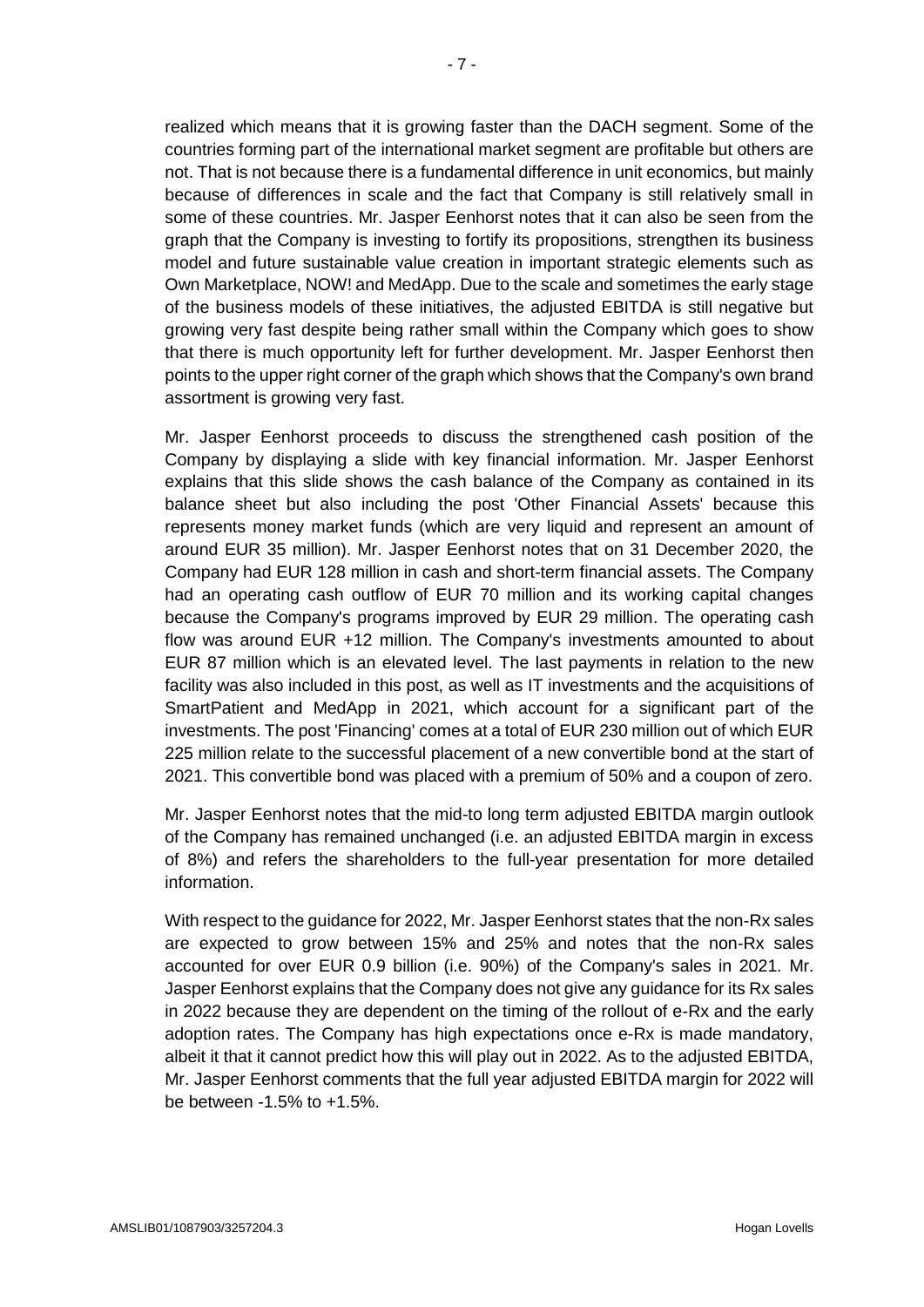For Q1 of 2022, the Company expects that non-Rx will continue its strong sales growth across all geographies. However, when looking at the full year adjusted EBITDA guidance, shareholders should keep in mind that Q1 is generally the Company's promotional quarter. In respect of Paper Rx sales, Mr. Jasper Eenhorst notes that the Company is seeing that the decline seems to have bottomed out starting in Q3 of 2021. From Q3 of 2021 to Q4 of 2021, the total sales of Paper Rx increased, albeit that this is rather due to seasonality, as the sales were stable overall. The Company expects the same results in Q1 of 2022.

Mr. Jasper Eenhorst then proceeds to discuss the latest developments and notes that in Q1 of 2022, the non-Rx revenues grew by 15% while the Rx sales were stable (accounting for about EUR 30 million in sales). Combining the Rx and non-Rx revenues in Q1 of 2022 (i.e. the Company's total sales) a growth of 7% was realized as provided in the preliminary numbers which were released last week. The Company's active base of customers increased by another 0.4 million in Q1 up to a total of 8.3 million active customers while achieving customer satisfaction score of 70 which is higher than the Company's base customer satisfaction score. The main driver for this high customer satisfaction rate is the Company's fast and secure delivery also made possible by the Company's new facility in Sevenum (the Netherlands) and the improvements made.

Mr. Jasper Eenhorst concludes his presentation by addressing the MSCI rating of the Company. Mr. Jasper Eenhorst notes that the Company has increased its MSCI ESG rating to AA. The main drivers for this improvement was (i) the CO2 reduction which was achieved predominantly in 2019 to 2020 and as reflected in the number reported in 2021 but also (ii) the strong governance and compliance structure of the Company which is part of its DNA as an online pharmacy.

#### 4.3 **Questions**

The chairman offers the opportunity to ask questions and reminds the shareholders that questions can be submitted by using the "Questions" function via the Virtual AGM Platform.

Mr. Rens Jan Kramer states that two questions were raised by a shareholder. The first question relates to how the Company sees its positioning in an increasingly intensifying competitive environment with new players entering the market (such as e.g. Douglas with the acquisition of a mail order pharmacy), who also understand e-commerce and make billions in turnover.

Mr. Jasper Eenhorst thanks the shareholder and proceeds to answer the question. According to Mr. Jasper Eenhorst, e-commerce has always been a competitive landscape. In the last 20 years there has been a lot of competition and many developments ongoing. Mr. Jasper Eenhorst notes that despite this competitive environment, the Company is the largest player in Germany with a very high customer satisfaction score. The Company takes its competition very seriously and acknowledges that it may often also learn from its competitors. The fact that new competitors are seeking to enter the market is only reflective of the fact that this is very attractive and large opportunity. The Company has many years of experience, is growing fast and has satisfied customers. The Company will continue its efforts to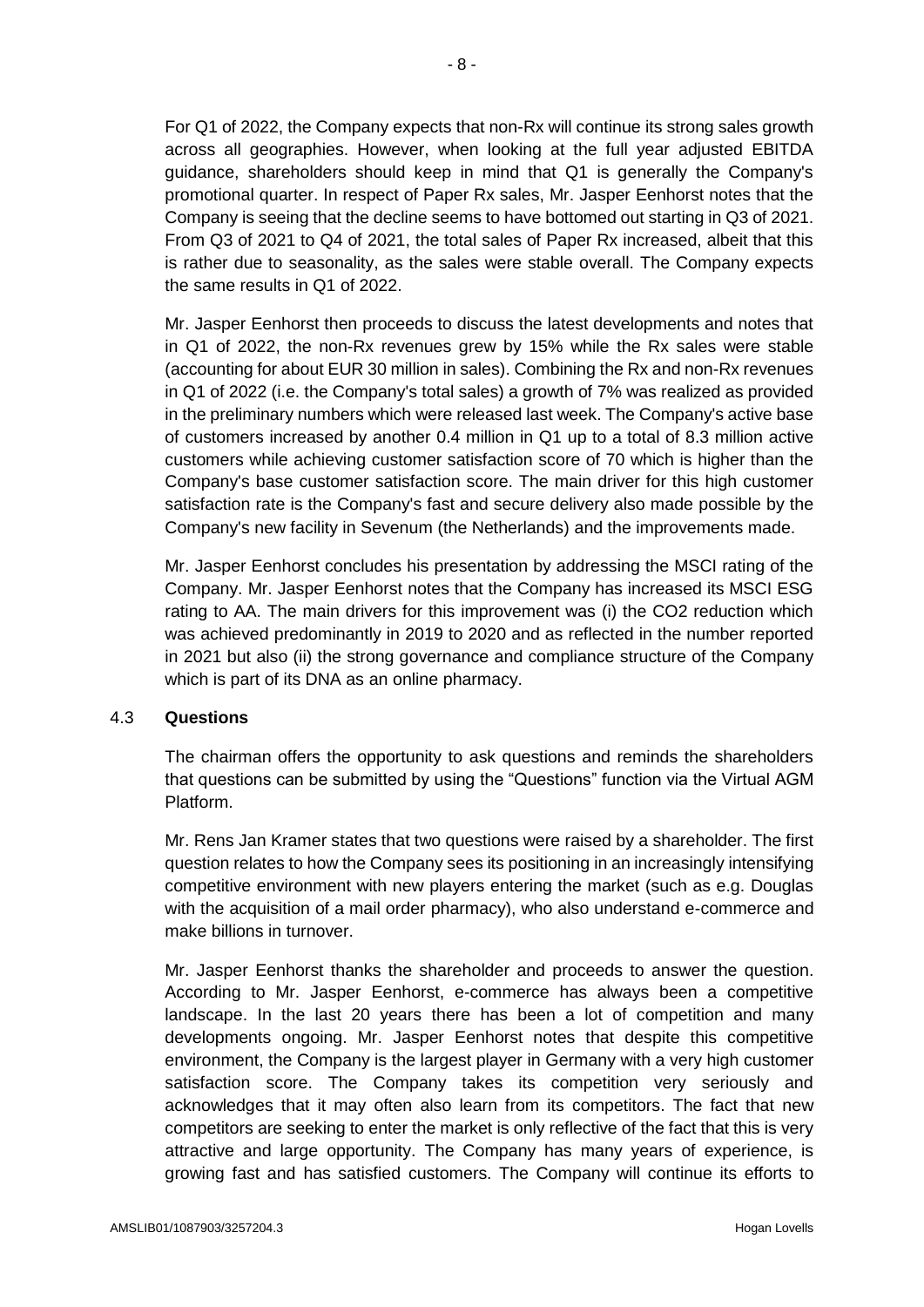remain the market-leader and the fact that another retailer announced to enter the market does not come as a surprise to the Company.

Mr. Rens Jan Kramer thanks Mr. Jasper Eenhorst and proceeds to read out loud the second question which relates to the e-prescription processing services which the Company is offering to all insured persons via the so-called Gematik server in cooperation with Zava. The shareholder notes that during an interview, Mr. Stefan Feltens mentioned that the Company has processed only 150 e-prescriptions so far. Given the fact that the Company has processed only 150 e-prescriptions, the shareholder raised the question how the Company can conclude that it is technologically and logistically prepared for the introduction of e-prescriptions with an estimated 10,000 prescriptions per day.

Mr. Stefan Feltens thanks the shareholder for the question. Mr. Stefan Feltens starts off by stating that he hopes that he can alleviate the shareholder's concern because the Company has been ready to process e-prescriptions with its front-end app but also with its back-end developments since July 2021. Mr. Stefan Feltens highlights that all of the Company's internal developments had been concluded prior to 1 July 2021, when the Gematik pilot was kicked off. Since then, the Company has done numerous stress tests of all its systems and processes and everything has been working smoothly. The Company is eagerly awaiting the nationwide rollout of e-prescriptions and is now focusing on the conclusion of the e-prescription test phase. The Gematik shareholders have agreed to six criteria's that have to be met in order to conclude the test phase successfully. Most prominently, nationwide at least 30,000 e-prescriptions have to be processed end-to-end through the Gematik telematics infrastructure. On 13 April 2022 the 10,000<sup>th</sup> e-prescription was processed via the Gematik telematics infrastructure. The Company is confident that within the coming months, the six criteria set out for the e-prescription test phase will be achieved. It is then up to the Germany Health Ministry to decide how the nationwide roll-out of e-prescriptions will take place. Mr. Stefan Feltens concludes by stating that he can say with a lot of conviction and a very good conscience that the Company is ready and in anticipation of this new phase.

## 5. **REPORT REGARDING THE OUTLINES OF THE CORPORATE GOVERNANCE STRUCTURE AND COMPLIANCE WITH THE DUTCH CORPORATE GOVERNANCE CODE (AGENDA ITEM 2.B.)**

The chairman invites Mr. Rens Jan Kramer, the Company's General Counsel, to give an explanation regarding the outlines of the Company's corporate governance structure and the Company's compliance with the Dutch Corporate Governance Code.

# 5.1 **Explanation General Counsel of the Company**

Mr. Rens Jan Kramer explains that there have been no substantial changes in the Company's corporate governance structure during the financial year 2021. The Company is still existing in the form of a Dutch public limited company listed on the German stock exchange. The Supervisory Board and the Managing Board act in the awareness that good corporate governance is in the interest of the Company's shareholders and the capital markets and is an important basis for the success of the Company. All business activities are performed in accordance with Dutch law and German capital market law, as the Company's shares are traded on the Frankfurt Stock Exchange. The Company complies with the regulations and requirements of both the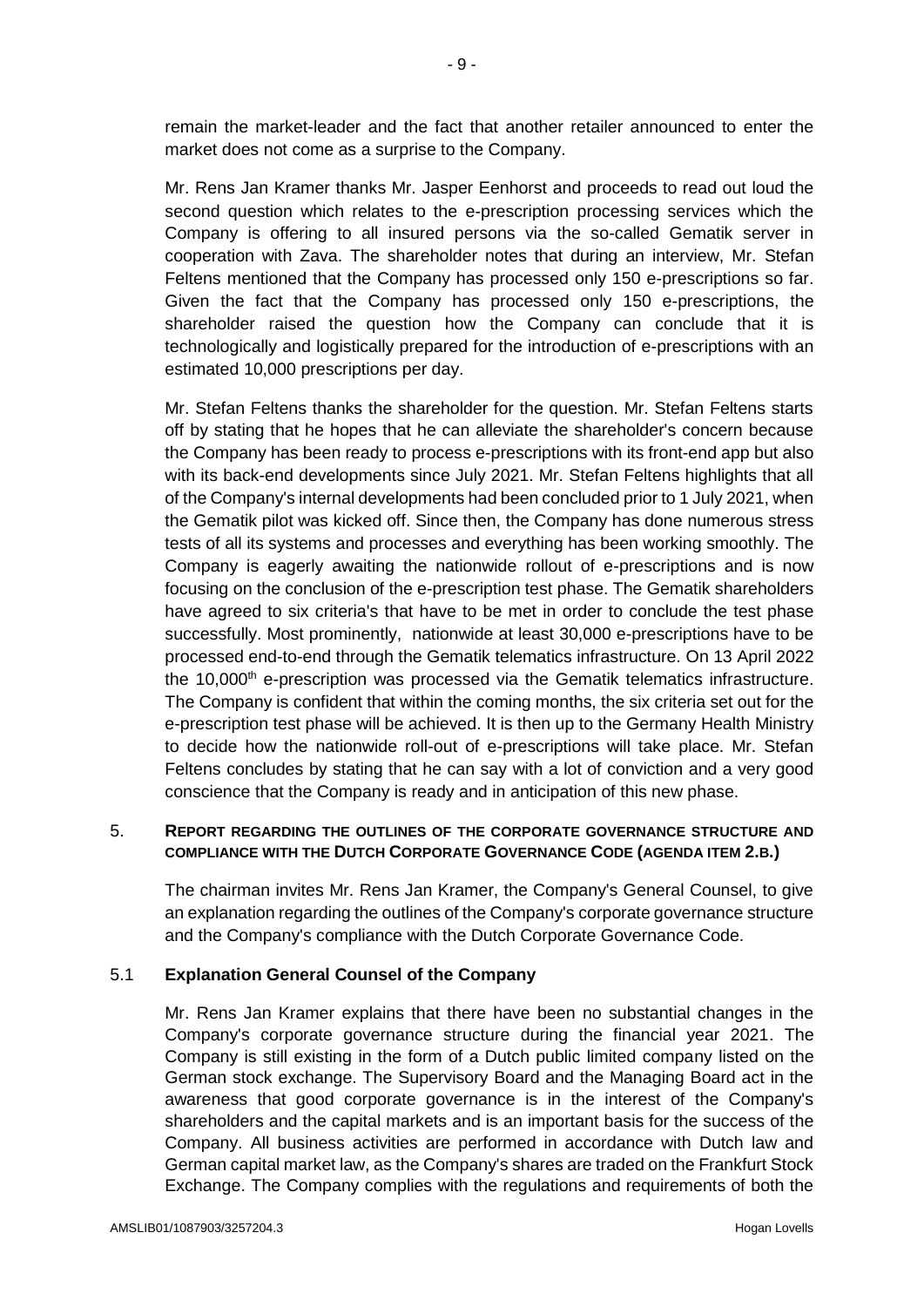Dutch Corporate Governance Code and the German Corporate Governance Code. The Company has implemented most of the provisions of the Dutch Corporate Governance Code 2016 and reports thereon in the Annual Report 2021. Due to the growth and the size of the Company, not all provisions of the Dutch Corporate Governance Code 2016 have been implemented yet. The Company is, however, making improvements every year. In 2021, the Company adopted a much more extensive Enterprise Risk Management System. Furthermore, several policies were actualised, (i.a. the Code of Conduct) and a new Public Affairs Policy was adopted. The Supervisory Board will install a Nomination Committee and a Remuneration Committee today. In addition, the Dutch operating companies based in Sevenum (the Netherlands) installed a works council in 2021. Both the Supervisory Board and the Managing Board have initiated self-evaluation procedures. Furthermore, the Company is already preparing for the implementation of the updated Corporate Governance Code, a consultation version of which was recently published. The corporate governance statement on pages 93 up to and including 98 of the Annual Report 2021 explains how the Dutch Corporate Governance Code is applied by the Company. The main aspects of the corporate governance structure of the Company are outlined in the relevant section of the combined management report. On pages 97 and 98 of the Annual Report 2021, further information has been provided as to why the Company has deviated from a number of principles and best practice provisions in the Dutch Corporate Governance Code. Furthermore, in line with the underlying principles of the Dutch Corporate Governance Code, the Company acknowledges the importance of good entrepreneurship and effective supervision as well as integrity, transparency and accountability. The Company pays considerable attention to ensuring its continuation and growth and the realisation of long-term value creation by the Company.

#### 5.2 **Questions**

The chairman offers the opportunity to ask questions. No questions were raised.

# 6. **REPORT REGARDING THE PROGRESS AND ACHIEVEMENTS OF THE COMPANY'S ESG ACTIVITIES (AGENDA ITEM 2.C.)**

The chairman invites Ms. Anna Thönneßen, the Company's senior sustainable development manager to give a presentation on the progress and achievements of the Company's ESG activities.

#### 6.1 **Explanation by the Company's senior sustainable development manager**

Ms. Anna Thönneßen begins by stating that the Company upgraded its MSCI ESG rating to AA in Q1 of 2022. The Company has a three pillared approach to ESG (namely planetary care, patient care and employee care). Patient care is truly the Company's most central pillar as it mirrors its business model and overall strategy.

The Company strives to allow everyone to live the healthiest life possible. The Company also recognizes that a healthy life goes hand in hand with a healthy planet and this is the planetary care pillar concentrates on planet protection, circular packaging, sustainable products and green workdays (i.e. ensuring that the Company's operations both in its offices and logistic warehouses are sustainable). The Company strives to maintain a healthy workplace with equal opportunities, education and development but also strong corporate governance. Part of having a strong corporate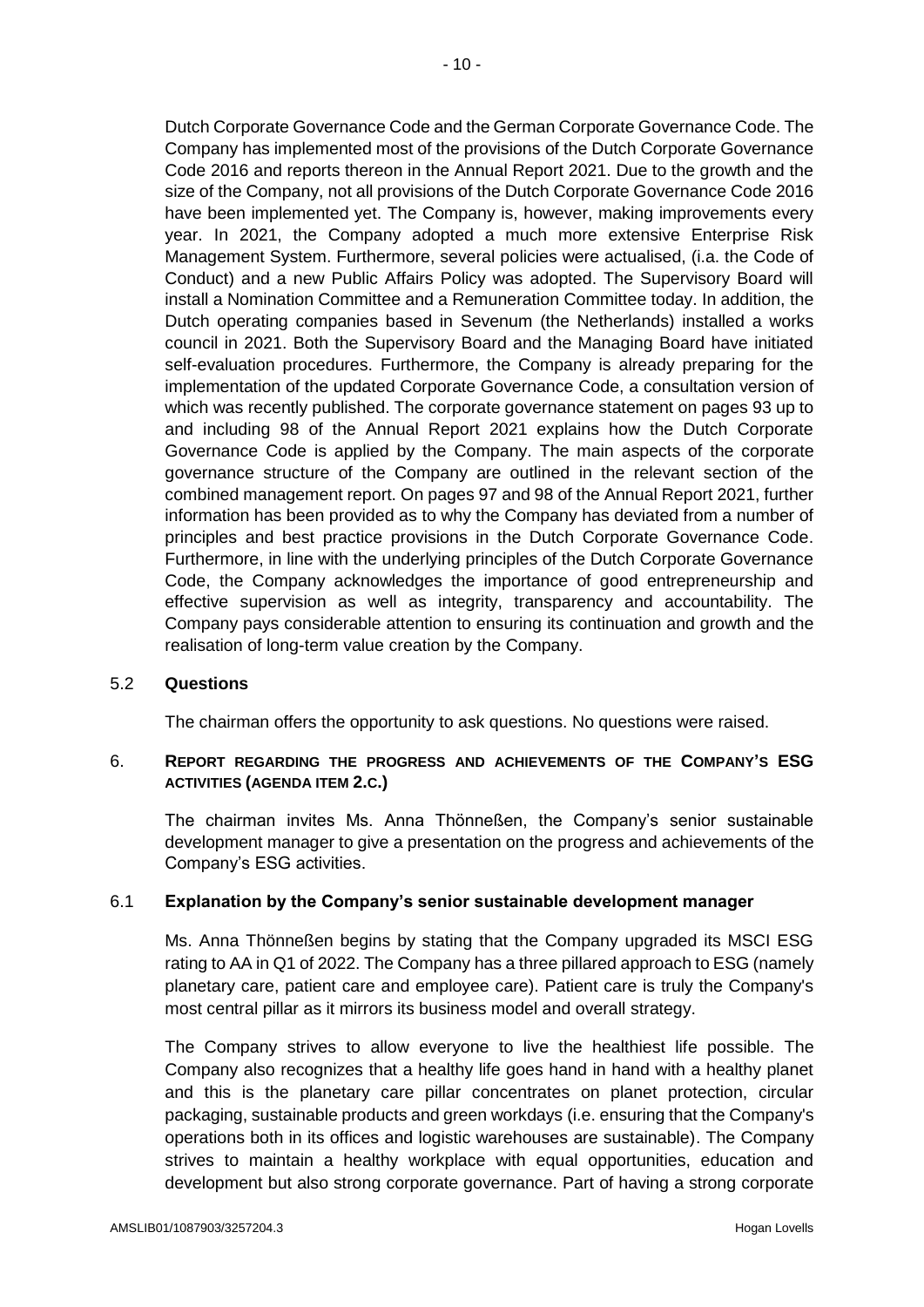governance also involves the Company's participation in the UN Global Compact and the fact that the Company discloses information in its Annual Report in accordance with the Global Reporting Initiative (GRI).

Ms. Anna Thönneßen goes on to discuss in more detail some specific examples of the Company's ESG pillars. In relation to the planetary care pillar, Ms. Anna Thönneßen explains that the Company aims to reduce, reuse and recycle the packaging it uses for shipping purposes. The focus for next year will be to increase the percentage of recycled input materials used. The Company has already found recycled alternatives for half of the components it is currently using and it is expected that the percentage of recycled input materials used will go up by more than 50% in the coming year. A helping factor is the low return rate (which is below 1%). This has a positive impact on the Company's footprint and is relatively good in comparison to e-commerce benchmarks. The Company is also becoming circular in its warehouses. The Company has made changes in how to separate waste and the afterlife of the waste produced in the headquarters in Sevenum. The Company managed to drive-up the percentage of waste which is turned into a new resource up to 66%.

Looking at the patient care pillar, Ms. Anna Thönneßen highlights the partnerships and co-operations that the Company has established with NGO's and other organization for donations on a prescription basis or on a product basis (for the Company's own brand products). Currently the Company is making in-kind donations to the Ukraine for a total value of EUR 120,000.

Lastly, on employee care, Ms. Anna Thönneßen highlights that with the nomination of Ms. Jaska De Bakker, the Supervisory Board will be able to form additional committees (such as the Renumeration Committee). In addition, the Company is working on the auditing of the Company's non-financial indicators in its Annual Report and ensure compliance with the corporate sustainability reporting directive.

# 6.2 **Questions**

The chairman offers the opportunity to ask questions. No questions were raised.

# 7. **REMUNERATION REPORT FOR THE FINANCIAL YEAR 2021 (AGENDA ITEM 3.A.)**

The chairman explains that the Company's remuneration report for the financial year 2021 is submitted to the shareholders for an advisory vote, and that the Company has requested its shareholders to provide a positive advice with respect to that remuneration report. The results of the vote on this agenda item will count as an advisory, non-binding, vote. In the remuneration report for the financial year 2022, the Company will explain how the advisory vote at this general meeting has been taken into account

The chairman gives a short presentation about the remuneration report that is included in the Annual Report 2021.

# 7.1 **Explanation Supervisory Board**

The chairman explains that the remuneration report for the Managing Board and the Supervisory Board for the financial year 2021 is included on pages 36 up to and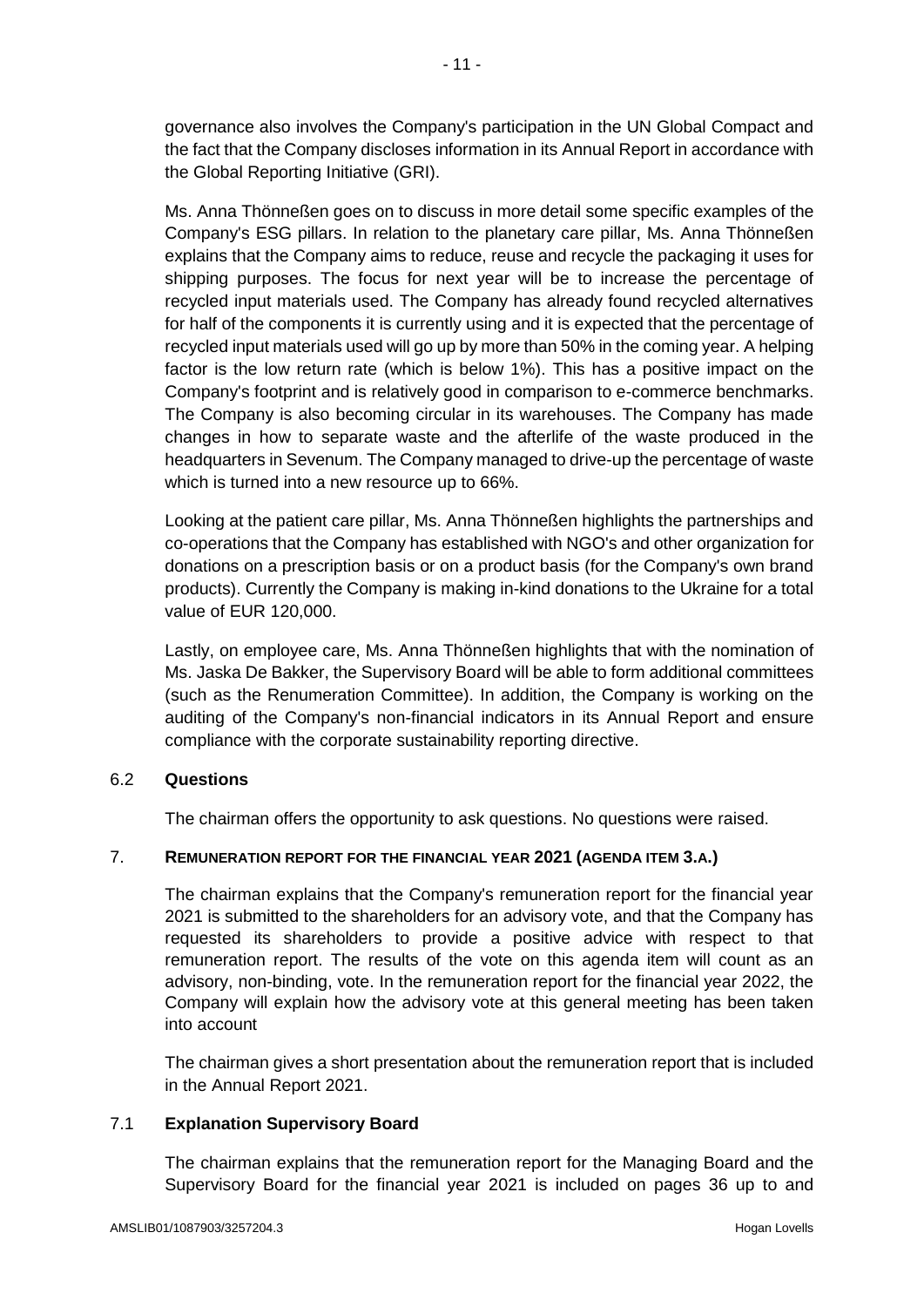including 47 of the Annual Report 2021. It has been the Company's aim to provide shareholders full clarity on all elements of the Company's remuneration policy. The Company's disclosures have been based on best practice guidance in accordance with applicable laws and corporate governance codes, and the Company has done its utmost to explain all elements of the remuneration policy in the clearest language and numbers.

The Company's existing remuneration policy for the members of the Managing Board and the members of the Supervisory Board was adopted by the general meeting during the annual general meeting held on 30 April 2020 and amended at the annual general meeting held on 21 April 2021 to reflect the increase of the fixed annual base fee of the members of the Supervisory Board (hereafter referred to as, the "**Current Remuneration Policy**").

The Company engaged in dialogue with several of its major shareholders and proxy advisors to collect feedback on its remuneration design and report. The Company has considered this feedback thoroughly when developing its revised remuneration policies and the remuneration report.

In the financial year 2021, the remuneration of members of the Managing Board consisted of a fixed annual remuneration and a share-based remuneration pursuant to the stock option plan that was approved by the general meeting on 30 April 2020. The Supervisory Board passed a resolution that no further stock options will be granted to members of the Managing Board under the 2020 Stock Option Plan. During the financial year 2021, none of the Managing Board members received a short-term variable incentive.

Effective as per 1 January 2021, the annual base salaries of the CEO, CCO, COO and CIO were uniformly increased by the Supervisory Board to EUR 250,000. Although this represents an increase ranging from 45% to 65%, the current annual base salaries of the Managing Directors remain in the lowest quartile of the Company's executive pay benchmarking group. In addition, this is the first salary raise for the members of the Managing Board since the Company's IPO in 2016 even though the Company's market capitalization, share price, customer base, number of employees and sales have increased substantially since then.

The remuneration of members of the Supervisory Board in the financial year 2021 consisted of a non-performance related, fixed annual fee. Effective as per 21 April 2021 (i.e. the date of the 2021 AGM), the Company's general meeting of shareholders voted to increase the fixed annual base fees as follows:

- (a) EUR 80,000 for the Supervisory Board chairperson;
- (b) EUR 60,000 for the Supervisory Board vice-chairperson; and
- (c) EUR 40,000 for the other Supervisory Board members.

The Supervisory Board performed a review, analysis and evaluation of the Current Remuneration Policy and of the suggestions and feedback received from the Company's shareholders and institutional investors. Following that review, analysis and evaluation, it was decided to adopt an amended remuneration policy at this annual general meeting (see agenda items 8.a. and 8.b.).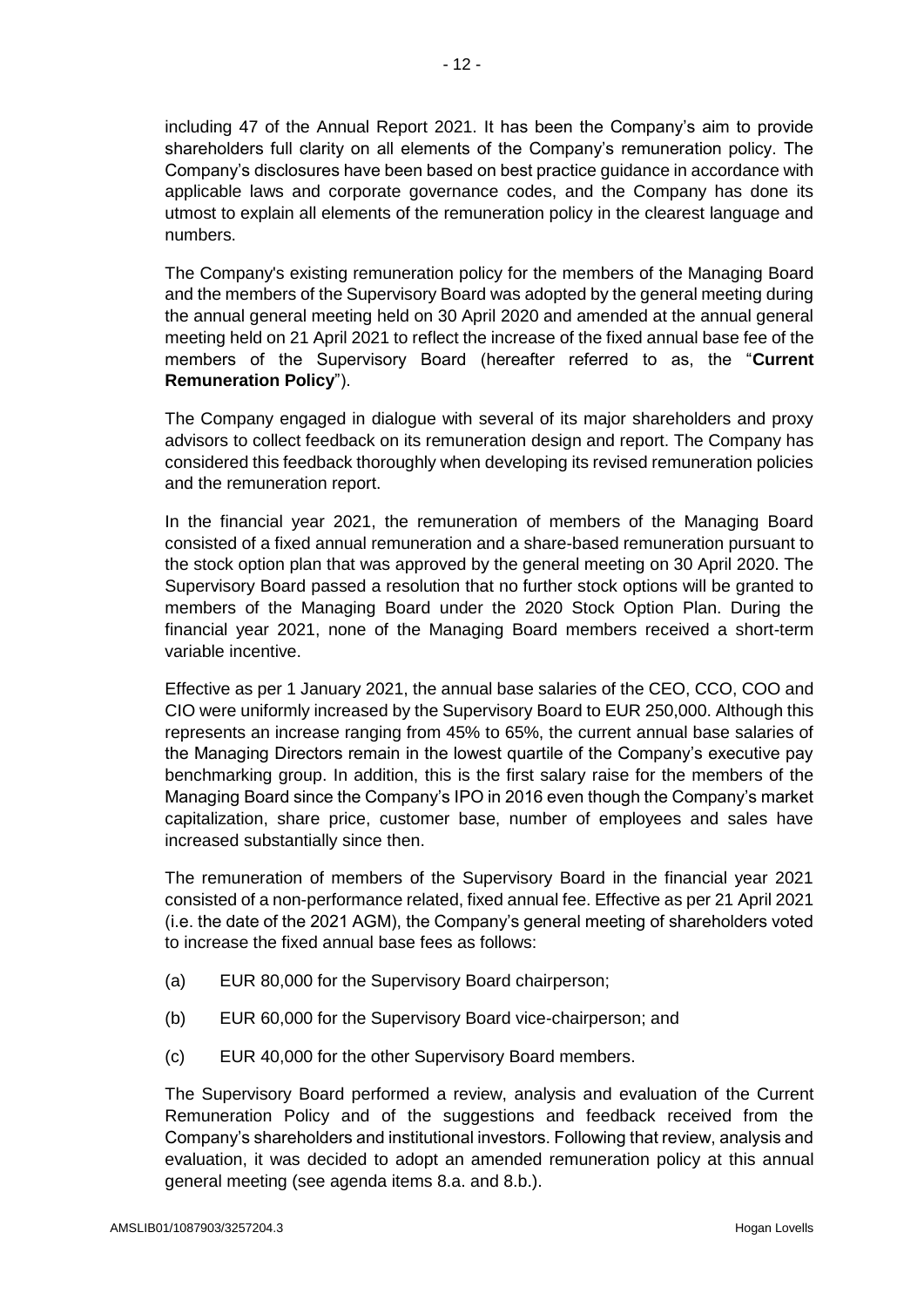## 7.2 **Questions**

The chairman offers the shareholders the opportunity to ask questions or to share their views regarding the Company's remuneration report for the financial year 2021 and the Company's implementation of the remuneration policy in the financial year 2021. No questions were raised, and no shareholder shared his/her views.

## 7.3 **Resolution**

The chairman puts the proposal to voting and reminds the shareholders that they can vote virtually during the meeting via the Virtual AGM Platform, and that the votes cast virtually during the meeting and the votes cast by shareholders by proxy will be counted at the end of the meeting, before the meeting is closed.

# 8. **EXPLANATION BY THE EXTERNAL AUDITOR OF THE AUDIT APPROACH IN RELATION TO THE 2021 ANNUAL ACCOUNTS AND THE REPORT OF THE MANAGING BOARD (AGENDA ITEM 3.B.)**

The chairman notes that the Annual Report 2021 includes the unqualified auditor's statement from Mazars. The chairman invites Mr. Joeri Galas, who will, on behalf of Mazars, give a brief explanation of the audit approach of the annual accounts for the financial year 2021 for which Mazars was responsible.

#### 8.1 **Explanation external auditor**

Mr. Joeri Galas gives a brief explanation of the audit of the 2021 financial statements.

Mr. Joeri Galas starts off by stating that his presentation will consist of (i) an explanation of Mazar's engagement (ii) a short overview of the audit approach and (iii) the result of the auditor's report.

In respect of Mazar's engagement, Mr. Joeri Galas explains that the audit of the Company's financial statements for the year 2021 was prepared in in accordance with the International Financial Reporting Standards and in accordance with the European Single Electronic Format ("**ESEF**") reporting. The audit report (including the ESEF report) was also included in the Annual Report for 2021. Mr. Joeri Galas further confirms that the audit was conducted while being fully independent from the Company.

Moving on to the audit approach, Mr. Joeri Galas explains that Mazars has conducted a mix of procedures, including control testing, IT system testing and substantive procedures which involve tests of details and analytical procedures. Mazars applied a level of materiality of approximately EUR 14.8 million (which represents about 1.4% of the Company's total revenues) and falls within the normal range for such type of companies. Mr. Joeri Galas adds that the level of materiality is always put in perspective when looking at individual items. Besides the quantitative measure of materiality Mazars also considers the qualitative nature of materiality, which means that for certain items a lower materiality threshold was applied.

Furthermore, Mr. Joeri Galas confirms that although the Company has an international element, all audit procedures were performed by Mazars in the Netherlands. Mr. Joeri Galas also confirms that Mazars had access to all necessary information for its audit. Mr. Joeri Galas notes that most of the procedures were conducted from the head office in Sevenum (the Netherlands). Significant audit areas when performing the audit were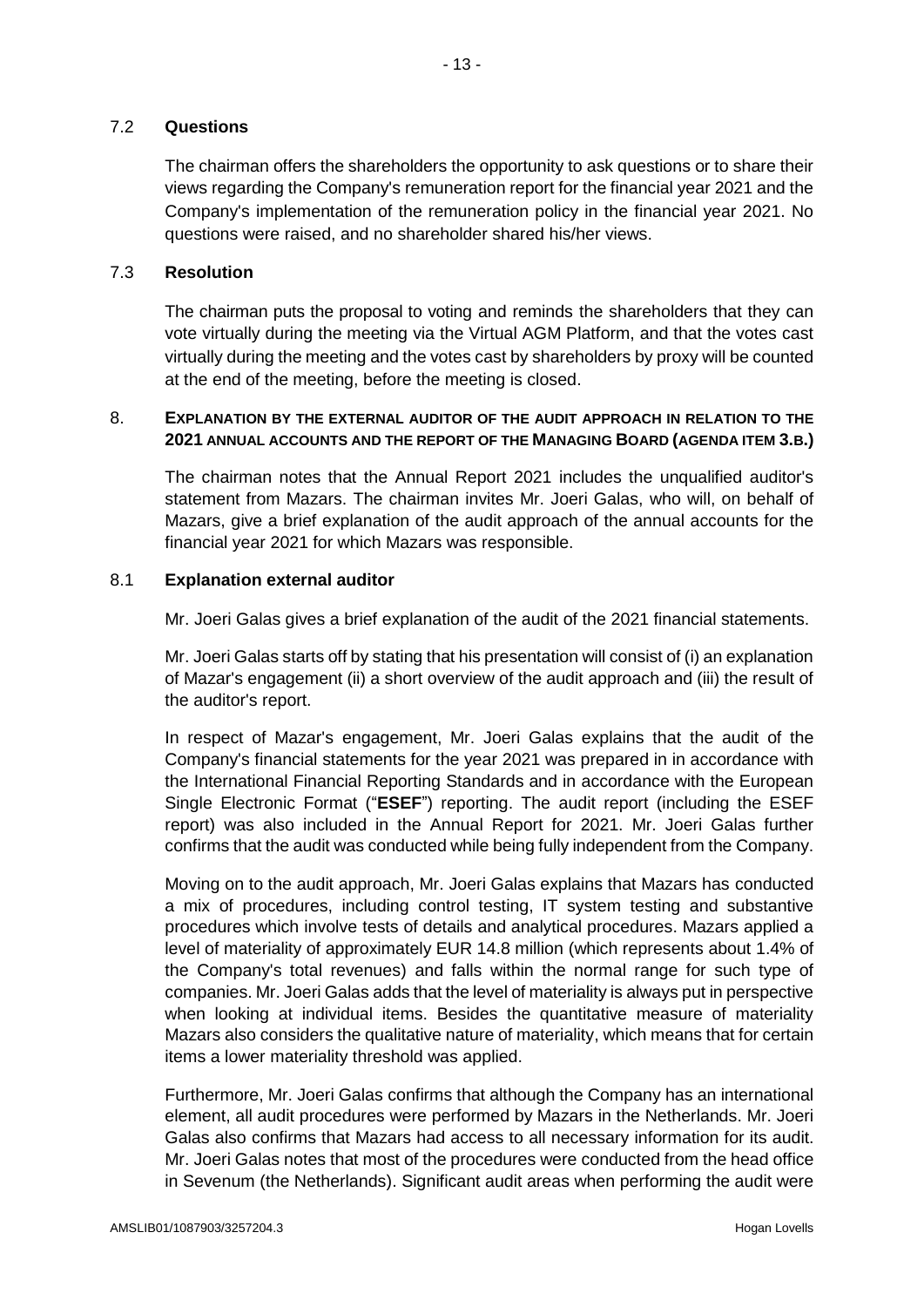(i) revenue recognition (because this is the largest item financial statement and is important to the stakeholders), (ii) management override of controls (i.e. fraud risk – this is prescribed by the audit profession and receives a lot of attention in Mazar's audit approach) and (iii) a valuation of goodwill, which also includes the acquisitions done by the Company in 2021 (which also form a significant item on the balance sheet).

Looking at the auditor's report, there is one new element compared to last year's report, namely a paragraph on all the procedures performed by Mazars which was also included in Mazar's audit opinion. Mr. Joeri Galas confirms that Mazars has not identified any material misstatements or indications to that effect. Mr. Joeri Galas also notes that the auditor's report includes a paragraph on key audit matters which relates to the valuation of the goodwill, the acquisitions that took place in 2021 and how they have been accounted in the Annual Report and the management impairment test.

Mr. Joeri Galas proceeds to conclude that based on its audit procedures, Mazars provided an unqualified audit report of the consolidated financial statements and the Company's financial statements.

## 8.2 **Questions**

The chairman offers the opportunity to ask questions. No questions were raised.

#### 9. **ADOPTION OF THE ANNUAL ACCOUNTS FOR THE FINANCIAL YEAR 2021 (AGENDA ITEM 3.C.)**

The chairman brings into discussion the proposal to adopt the annual accounts for the financial year 2021 and invites Mr. Jasper Eenhorst to give a short explanation regarding the proposal.

# 9.1 **Explanation CFO of the Company**

Mr. Jasper Eenhorst explains that it is proposed to adopt the annual accounts for the financial year 2021. On 1 March 2022, the members of the Managing Board and the Supervisory Board signed the annual accounts for the financial year 2021 drawn up by the Managing Board. Mazars, the Company's external auditor, has audited the annual accounts for the financial year 2021 and has issued an auditor's report with an unqualified opinion thereon, which opinion is included in the Annual Report 2021. The report of the Supervisory Board is also included in the Annual Report 2021.

The annual accounts for the financial year 2021 were published on 2 March 2022 and are submitted for adoption by the general meeting in this meeting.

# 9.2 **Questions**

The chairman offers the opportunity to ask questions. No questions were raised.

## 9.3 **Resolution**

The chairman puts the proposal to voting.

#### 10. **RESERVATION AND DIVIDEND POLICY (AGENDA ITEM 3.D.)**

The chairman invites Mr. Jasper Eenhorst to give an explanation regarding the Company's reservation and dividend policy for the financial year 2021.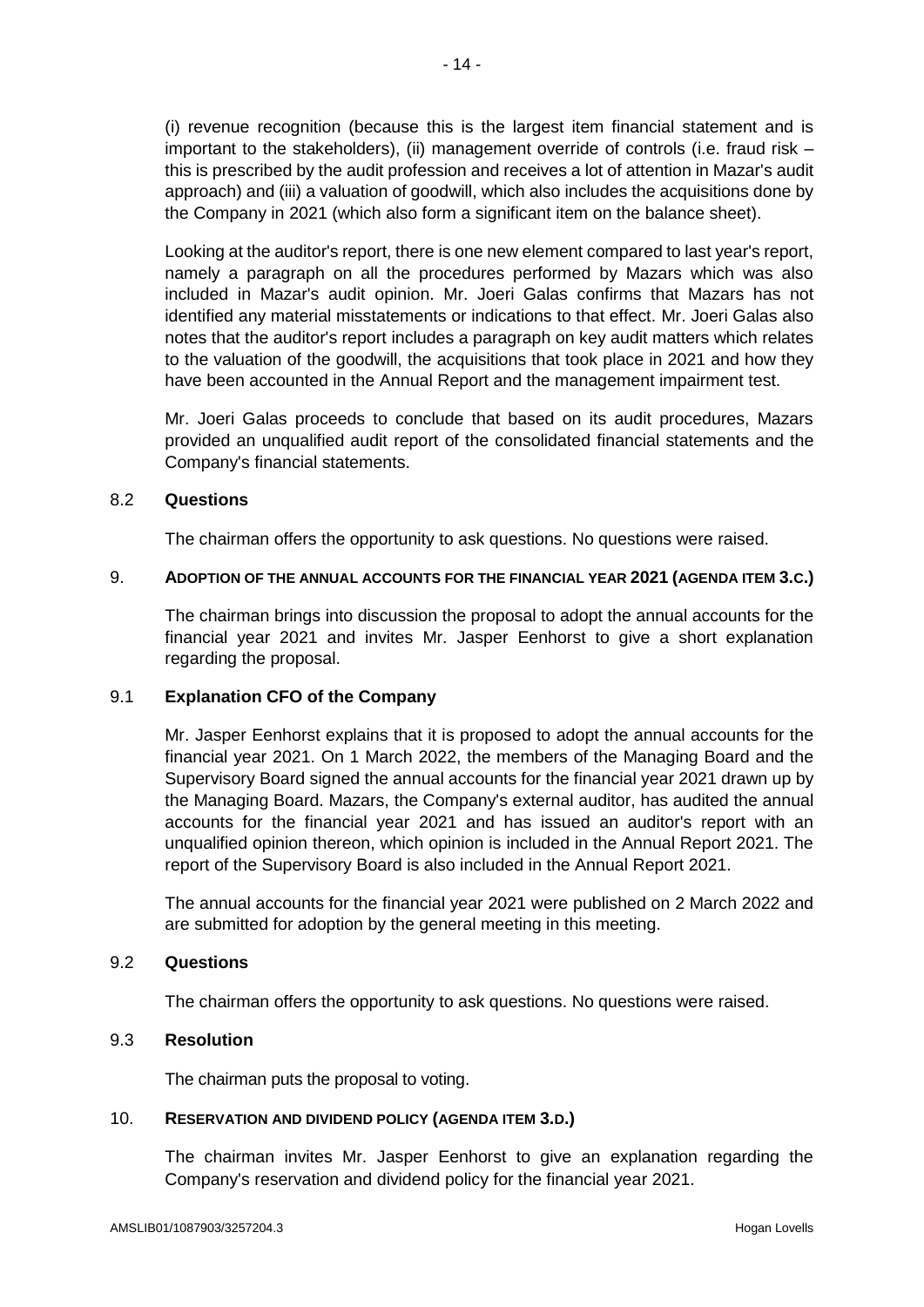## 10.1 **Explanation CFO of the Company**

Mr. Jasper Eenhorst explains that due to the Company's growth strategy and online pharmacy leadership, current results and cash generation are not yet positive and therefore lead to a decrease of other reserves. Bottom line, the Company is still lossmaking. Therefore, the Company will not yet pay out dividends to its shareholders. A detailed dividend policy will be defined when positive reserves allow for dividend payments to be made.

## 10.2 **Questions**

The chairman offers the opportunity to ask questions. No questions were raised.

#### 11. **PROPOSAL TO ALLOCATE THE RESULTS OF THE FINANCIAL YEAR 2021 (AGENDA ITEM 3.E.)**

The chairman brings into discussion the proposal to allocate the results for the financial year 2021 to the Company's accumulated net loss and invites Mr. Jasper Eenhorst to give a short explanation regarding the proposal.

## 11.1 **Explanation CFO of the Company**

Mr. Jasper Eenhorst explains that it is proposed by the Managing Board, with the prior approval of the Supervisory Board and in accordance with the Company's reservation and dividend policy, to allocate the results for the financial year 2021 to the Company's accumulated net loss.

#### 11.2 **Questions**

The chairman offers the opportunity to ask questions. No questions were raised.

# 11.3 **Resolution**

The chairman puts the proposal to voting.

# 12. **DISCHARGE FROM LIABILITY OF ALL MEMBERS OF THE MANAGING BOARD FOR THE PERFORMANCE OF THEIR DUTIES DURING THE PAST FINANCIAL YEAR (AGENDA ITEM 4.A.)**

The chairman brings into discussion the proposal to grant discharge to the members of the Managing Board from liability for the performance of their duties during the past financial year.

#### 12.1 **Explanation Supervisory Board**

The chairman explains that it is proposed to grant discharge to all members of the Managing Board from liability for their management and conducted policy during the financial year 2021, insofar as the performance of such duties is disclosed in the annual accounts for the financial year 2021 or has otherwise been disclosed to the general meeting.

In addition, the chairman takes the opportunity to thank the Managing Board for their dedicated work and great achievements.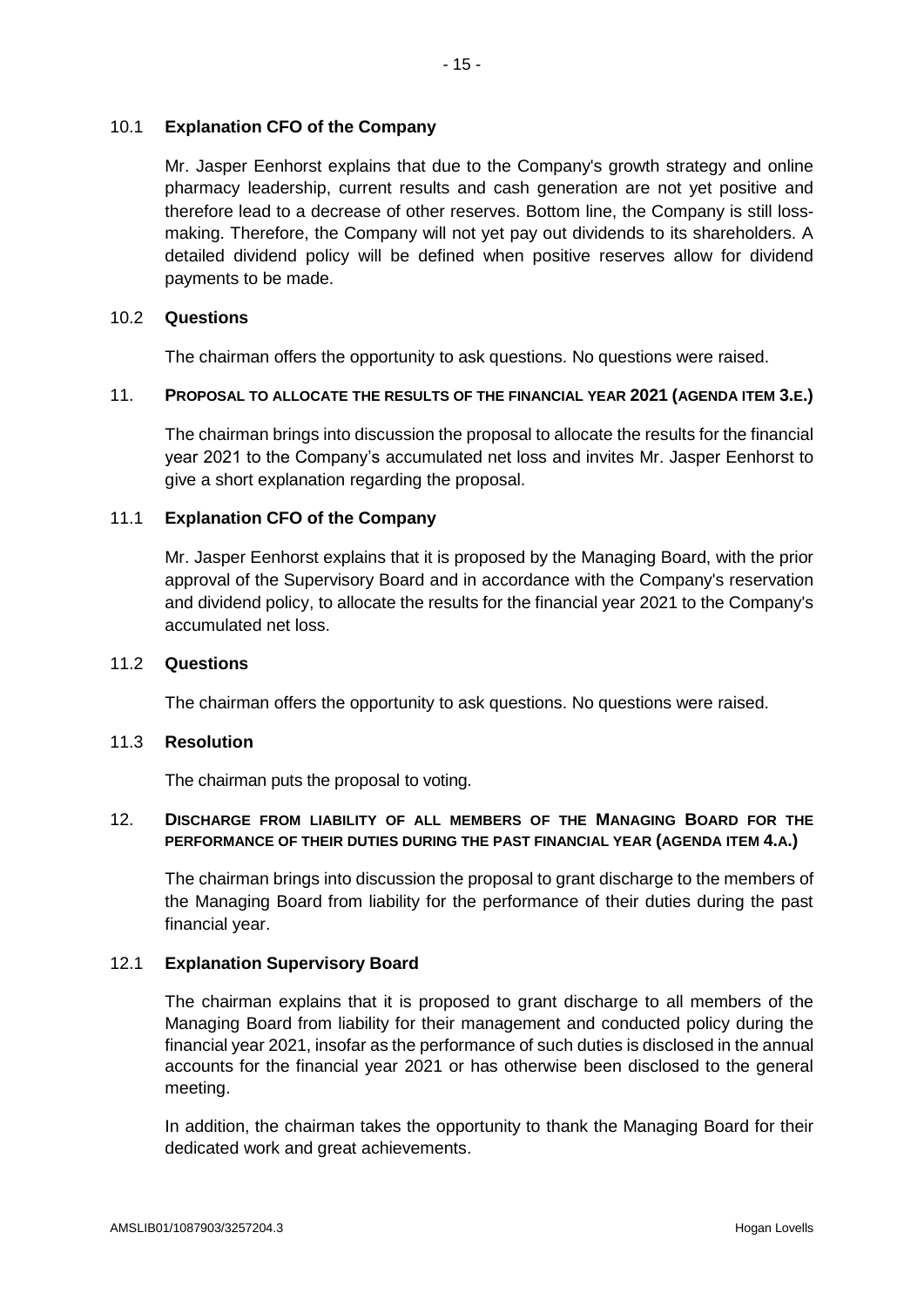# - 16 -

## 12.2 **Questions**

The chairman offers the opportunity to ask questions. No questions were raised.

## 12.3 **Resolution**

The chairman puts the proposal to voting.

## 13. **DISCHARGE FROM LIABILITY OF ALL MEMBERS OF THE SUPERVISORY BOARD FOR THE PERFORMANCE OF THEIR DUTIES DURING THE PAST FINANCIAL YEAR (AGENDA ITEM 4.B)**

The chairman brings into discussion the proposal to grant discharge to the members of the Supervisory Board from liability for the performance of their duties during the past financial year and invites Mr. Stefan Feltens to give a short explanation regarding the proposal.

#### 13.1 **Explanation Managing Board**

Mr. Stefan Feltens explains that it is proposed to grant discharge to all members of the Supervisory Board from liability for their supervision on the policies of the Managing Board and the general course of affairs of the Company and its affiliated business during the financial year 2021, insofar as the performance of such duties is disclosed in the report in the annual accounts for the financial year 2021 or has otherwise been disclosed to the general meeting.

#### 13.2 **Questions**

The chairman offers the opportunity to ask questions. No questions were raised.

#### 13.3 **Resolution**

The chairman puts the proposal to voting.

# 14. **RE-APPOINTMENT OF MAZARS ACCOUNTANTS N.V. AS EXTERNAL AUDITOR OF THE COMPANY TO AUDIT THE ANNUAL ACCOUNTS OF THE COMPANY FOR THE FINANCIAL YEAR ENDING 31 DECEMBER 2022 (AGENDA ITEM 5)**

The chairman brings into discussion the proposal to re-appoint Mazars as external auditor of the Company for the financial year ending 31 December 2022.

## 14.1 **Explanation Supervisory Board**

The chairman explains that it is proposed to re-appoint Mazars Accountants N.V. as the external auditor of the Company charged with the auditing of the Company's annual accounts for the financial year ending 31 December 2022.

# 14.2 **Questions**

The chairman offers the opportunity to ask questions. No questions were raised.

## 14.3 **Resolution**

The chairman puts the proposal to voting.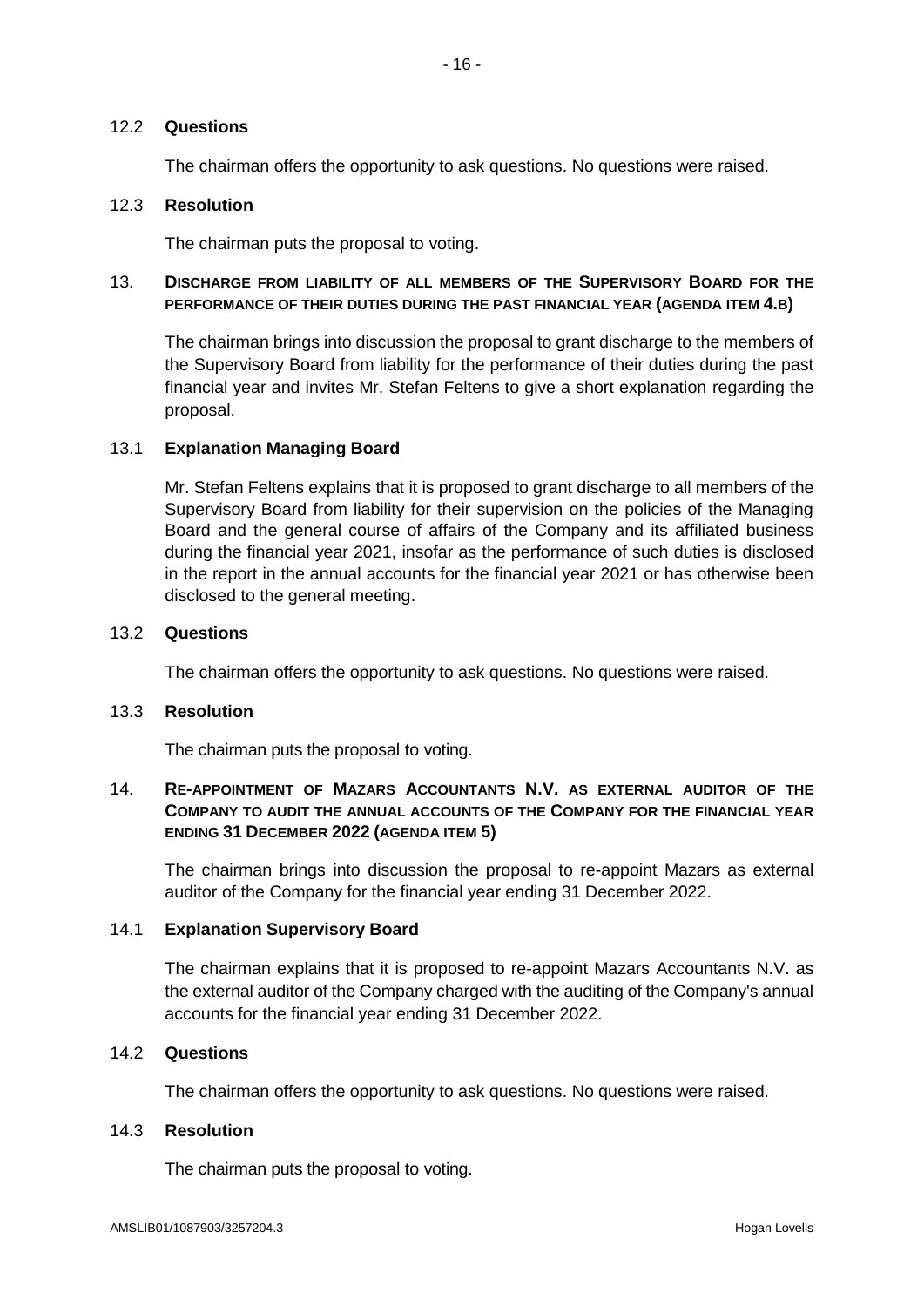# 15. **APPOINTMENT OF MS. JASKA DE BAKKER AS A MEMBER OF THE SUPERVISORY BOARD (AGENDA ITEM 6)**

The chairman brings into discussion the proposal to appoint Ms. Jaska de Bakker as a member of the Supervisory Board.

# 15.1 **Explanation Supervisory Board**

The chairman explains that in accordance with article 20 of the Articles of Association, and by way of non-binding nomination of the Supervisory Board, it is proposed to the general meeting to appoint Ms. Jaska de Bakker as a member of the Supervisory Board with effect immediately after this meeting (i.e. 14 April 2022) for a four-year term ending at the close of the annual general meeting to be held in 2026.

The Supervisory Board has nominated Ms. Jaska de Bakker to be appointed as a member of the Supervisory Board in view of her proven record as a financial expert and her strong profile and experience in the field of management, oversight, governance and ESG. With this appointment, the Company further strengthens its Supervisory Board for the strong growth of the Company, the high dynamics of the market and the upcoming strategic projects. The expansion of the Supervisory Board with a fifth member also increases the number of women in the Supervisory Board to 40% and enables the Supervisory Board to staff the committees it plans to establish, namely a Remuneration Committee and a Nomination Committee. In addition, the Supervisory Board intends to appoint Ms. Jaska de Bakker as the new chairperson of the Company's Audit Committee.

Ms. Jaska de Bakker complies with the provisions of Section 2:142a of the Dutch Civil Code limiting the number of supervisory positions that may be held by supervisory board members of certain large companies within the meaning of such provisions. She also complies with the relevant best practice provisions of Principle 2.1 of the Dutch Corporate Governance Code regarding Supervisory Board profile, expertise and independence criteria. It is proposed that the 2022 SB Remuneration Policy (to be discussed under agenda item 8.b.) will apply to Ms. Jaska de Bakker.

The chairman invites Ms. Jaska de Bakker to say a few words by way of introduction. Ms. Jaska de Bakker introduces herself and expresses her enthusiasm to be joining the Company. Ms. Jaska de Bakker mentions that she has about 25 years of experience, working at first as a strategy consultant, then as a commercial director, M&A directors and finally also as a CFO. For the last 12 years she has mainly been working as CFO in executive boards and managing boards and in recent years she has also become a member of various supervisory boards. Ms. Jaska de Bakker is currently a member of the supervisory board of the Ocean Clean Up (a small organisation of about 100 people) and Prysmian Group (a large organisation of 30,000 people). Ms. Jaska de Bakker concludes by saying that she is delighted to join the Company and looks forward to contribute to the Company's growth trajectory.

# 15.2 **Questions**

The chairman offers the opportunity to ask questions. No questions were raised.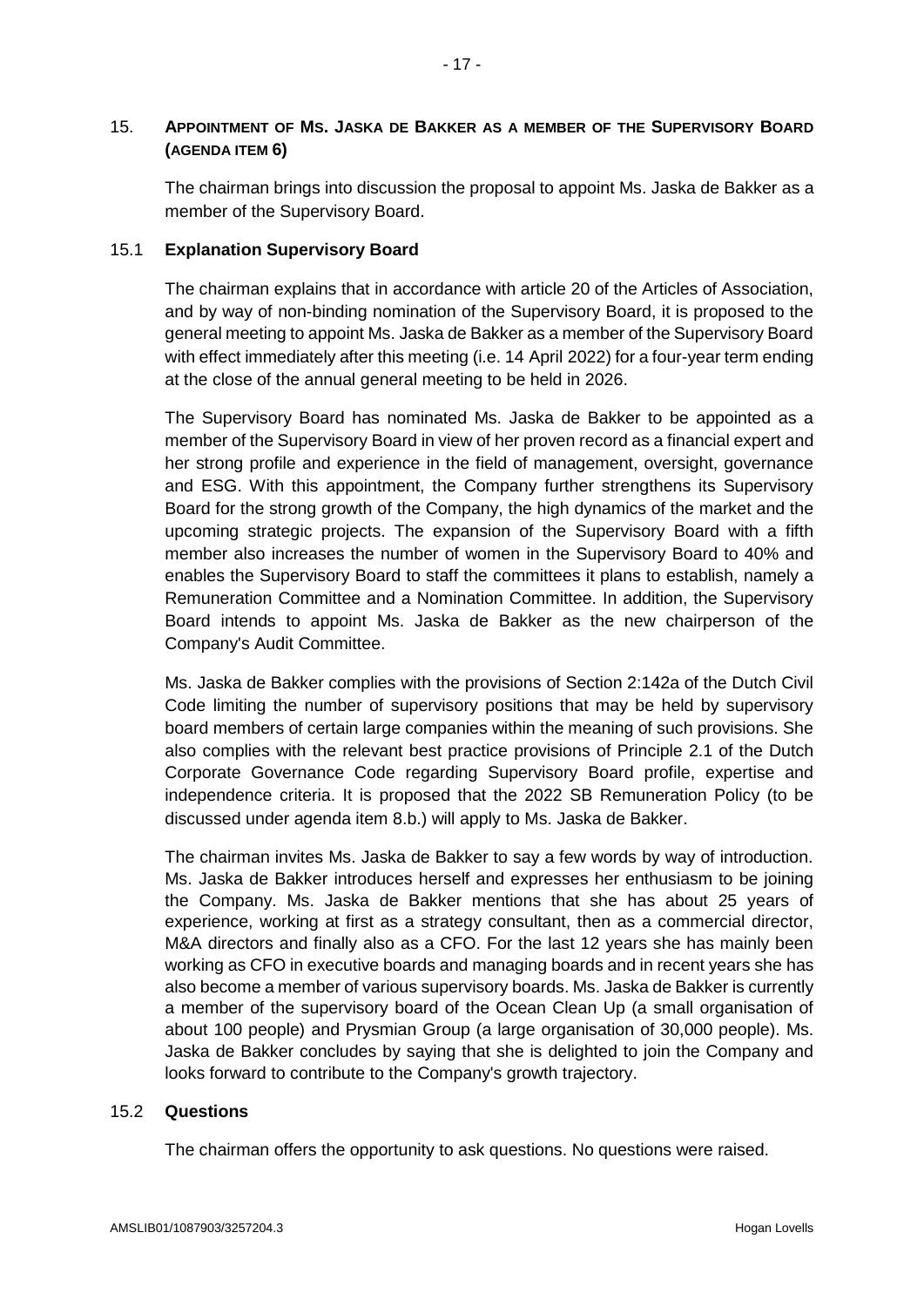The chairman puts the proposal to voting.

## 16. **APPROVAL OF AMENDMENTS TO THE STOCK OPTION PLAN FOR THE MEMBERS OF THE MANAGING BOARD AND ADOPTION OF THE AMENDED STOCK OPTION PLAN (AGENDA ITEM 7)**

The chairman brings into discussion the proposal to amend the stock option plan for members of the Managing Board and the adoption of the amended stock option plan.

## 16.1 **Explanation Supervisory Board**

The chairman explains that during the annual general meeting held on 30 April 2020, the general meeting adopted a stock option plan for the members of the Managing Board (the "**2020 Stock Option Plan**"). Pursuant to the 2020 Stock Option Plan, the members of the Managing Board can be granted rights to acquire shares in the share capital of the Company (stock options). The Supervisory Board administers the 2020 Stock Option Plan and has the authority to inter alia determine the number of stock options to be granted to each member of the Managing Board, in each case on the terms and subject to the conditions set out in the 2020 Stock Option Plan. In October 2020, the Supervisory Board granted a total of 200,000 stock options to the members of the Managing Board. Such stock option grant was the first and only grant made to the members of the Managing Board under, pursuant to and in connection with the 2020 Stock Option Plan.

The Supervisory Board evaluated the 2020 Stock Option Plan which resulted in the following findings:

- (a) under the 2020 Stock Option Plan, the Managing Board members are required to hold shares resulting from an exercise of stock options for a duration of at least two years from the date of issue of such shares, in addition to the requirement that members of the Managing Board cannot exercise stock options during three years after the date of grant of those stock options. This results in a long period between the grant date of the stock option and the first possible sales date of the relevant shares;
- (b) as a result of the structure of the 2020 Stock Option Plan, the Managing Board members have to personally finance the exercise price of the stock options instead of being able to realize a cashless exercise, which would be a financial burden for the members of the Managing Board rather than an incentive. In this respect, the 2020 Stock Option Plan does not adequately serve its purpose, i.e. aligning the interests of the Company, its shareholders and other stakeholders with the interests of the members of the Managing Board for the medium-term and the long-term.

Therefore, in accordance with article 15 of the Company's articles of association, clause 11.1 of the 2020 Stock Option Plan and the Dutch Corporate Governance Code, the Supervisory Board proposes to amend the terms of the 2020 Stock Option Plan with effect immediately after this meeting (i.e. 14 April 2022) as follows (the "**2020 Stock Option Plan Amendments**"):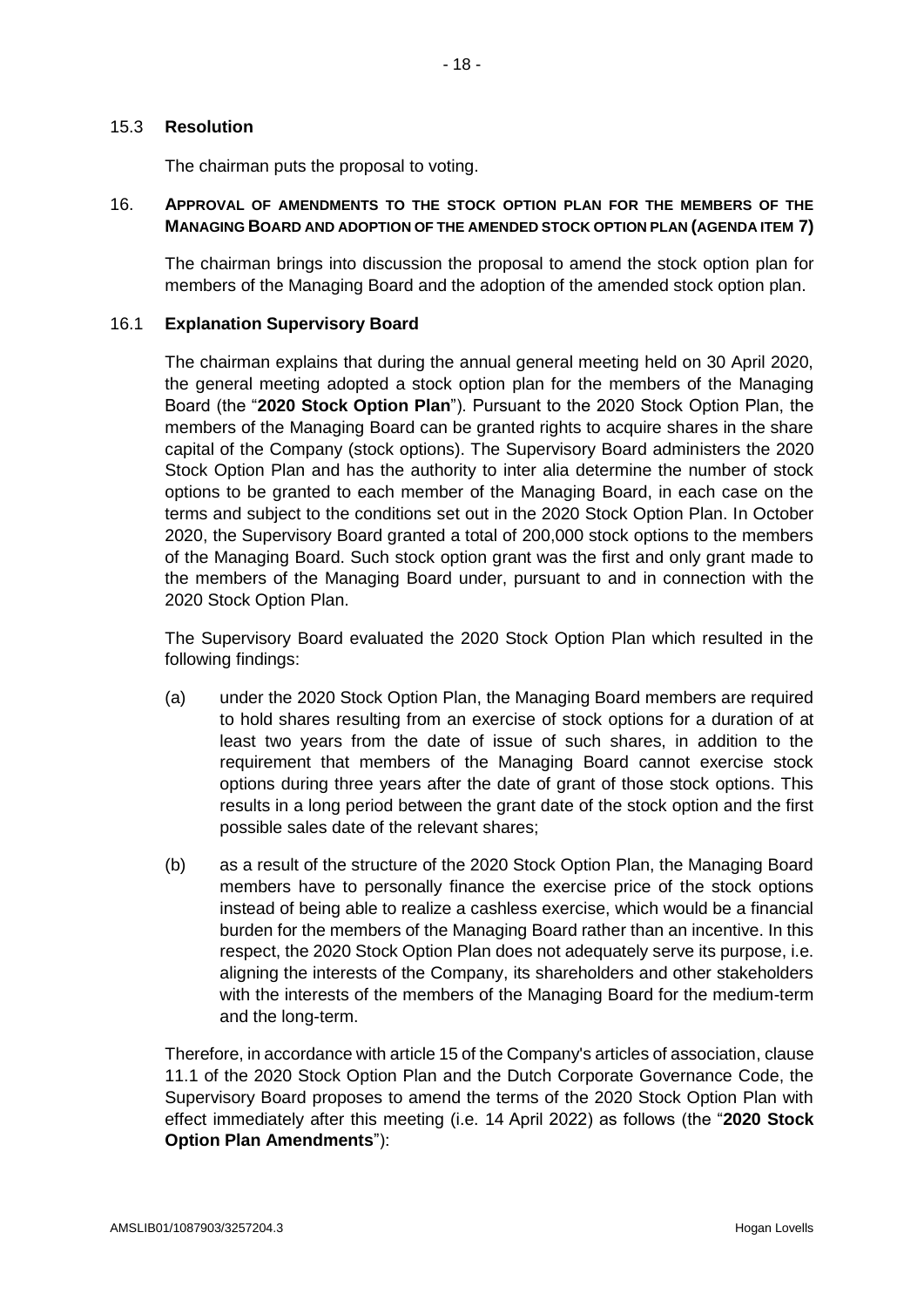- (a) instead of the requirement for the members of the Managing Board to hold the shares they acquire upon exercise of their stock options for a period of two years after the date of issue of those shares, the members of the Managing Board will be required to hold those shares for a period of one year after the respective vesting date of their stock options. As a result (i) upon exercise of stock options with a vesting period of three years, the members of the Managing Board can sell the relevant shares after the lapse of four years starting on the grant date of those stock options, and (ii) upon exercise of stock options with a vesting period of four years, the members of the Managing Board can sell the relevant shares after the lapse of five years starting on the grant date of those stock options; and
- (b) all stock options that have been granted under the 2020 Stock Option Plan and which have not expired, been forfeited, cancelled or terminated in accordance with the 2020 Stock Option Plan, will expire by operation of law after the lapse of six years starting on the start date of the 2020 Stock Option Plan (i.e. as per 1 May 2026).

The 2020 Stock Option Plan Amendments will retroactively apply to all stock options granted to the members of the Managing Board in 2020.

The chairman further explains that:

- (a) the proposed amended 2020 Stock Option Plan was made available on the Company's corporate website in the section investor relations/general meeting/annual general meeting 2022 on 3 March 2022; and
- (b) in accordance with article 15 of the Company's articles of association, the Supervisory Board proposes to (i) approve the 2020 Stock Option Plan Amendments and (ii) adopt the amended 2020 Stock Option Plan for the members of the Managing Board, in each case with effect immediately after this meeting (i.e. 14 April 2022).

#### 16.2 **Questions**

The chairman offers the opportunity to ask questions. No questions were raised.

#### 16.3 **Resolution**

The chairman puts the proposal to voting.

## 17. **ADOPTION OF AN AMENDED RENUMERATION POLICY FOR THE MEMBERS OF THE MANAGING BOARD (AGENDA ITEM 8.A.)**

The chairman brings into discussion the proposal to adopt an amended renumeration policy for the members of the Managing Board.

# 17.1 **Explanation Supervisory Board**

The chairman explains that the Supervisory Board evaluated the Current Remuneration Policy and, taking into account the valued suggestions and feedback from the Company's shareholders and institutional investors, proposes to the general meeting to adopt an amended remuneration policy for the members of the Managing Board at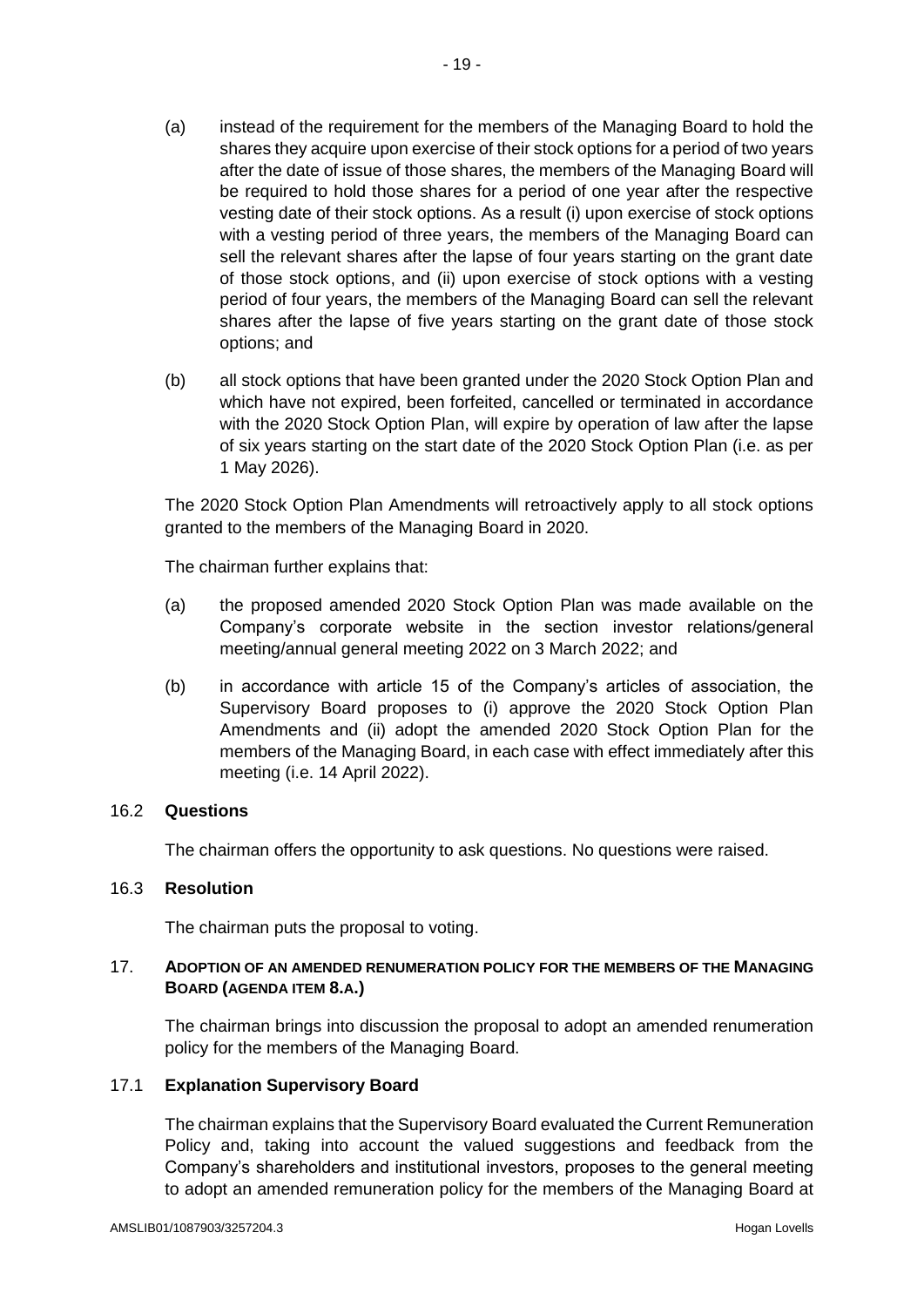this annual general meeting (the "**2022 MB Remuneration Policy**"). The proposed 2022 MB Remuneration Policy is in line with the requirements prescribed by Dutch law, and includes an explanation of (i) the most important changes and (ii) the way in which the views of the shareholders and voting results at the last annual general meeting were taken into account.

The chairman explains that the most significant changes compared to the Current Remuneration Policy are:

- (1) reference to alignment of remuneration policy objectives and principles with sustainable development goals;
- (2) elimination of annual cash bonuses or short-term incentives from the compensation design for any current or future Managing Board member;
- (3) outline of terms and conditions of any future long-term incentive plan that may be proposed by the Supervisory Board to an AGM, including caps on the value of annual grants, references to performance criteria and periods,
- (4) duration of grants, and holding requirements post vesting;
- (5) introduction of caps expressed in multiples of annual base salary for determination of variable remuneration elements, severance payments, and payments related to non-competition clauses;
- (6) reference to D&O coverage;
- (7) enhanced provision for claw-backs of variable remuneration;
- (8) policy for handling of variable remuneration for good and bad leavers;
- (9) policy for handling of variable remuneration in case of change of control at the level of the Company;
- (10) introduction of share ownership requirements for the Managing Board members to strengthen alignment with shareholders;
- (11) policy for sign-on bonuses for new hires;
- (12) separation of remuneration policies for (1) the Managing Board and (2) the Supervisory Board.

The chairman further explains that:

- (a) the proposed 2022 MB Remuneration Policy was made available on the Company's corporate website in the section investor relations/general meeting/annual general meeting 2022 on 3 March 2022; and
- (b) in accordance with article 15 of the Company's articles of association, the Supervisory Board proposes to adopt the 2022 MB Renumeration Policy for the renumeration of the members of the Managing Board.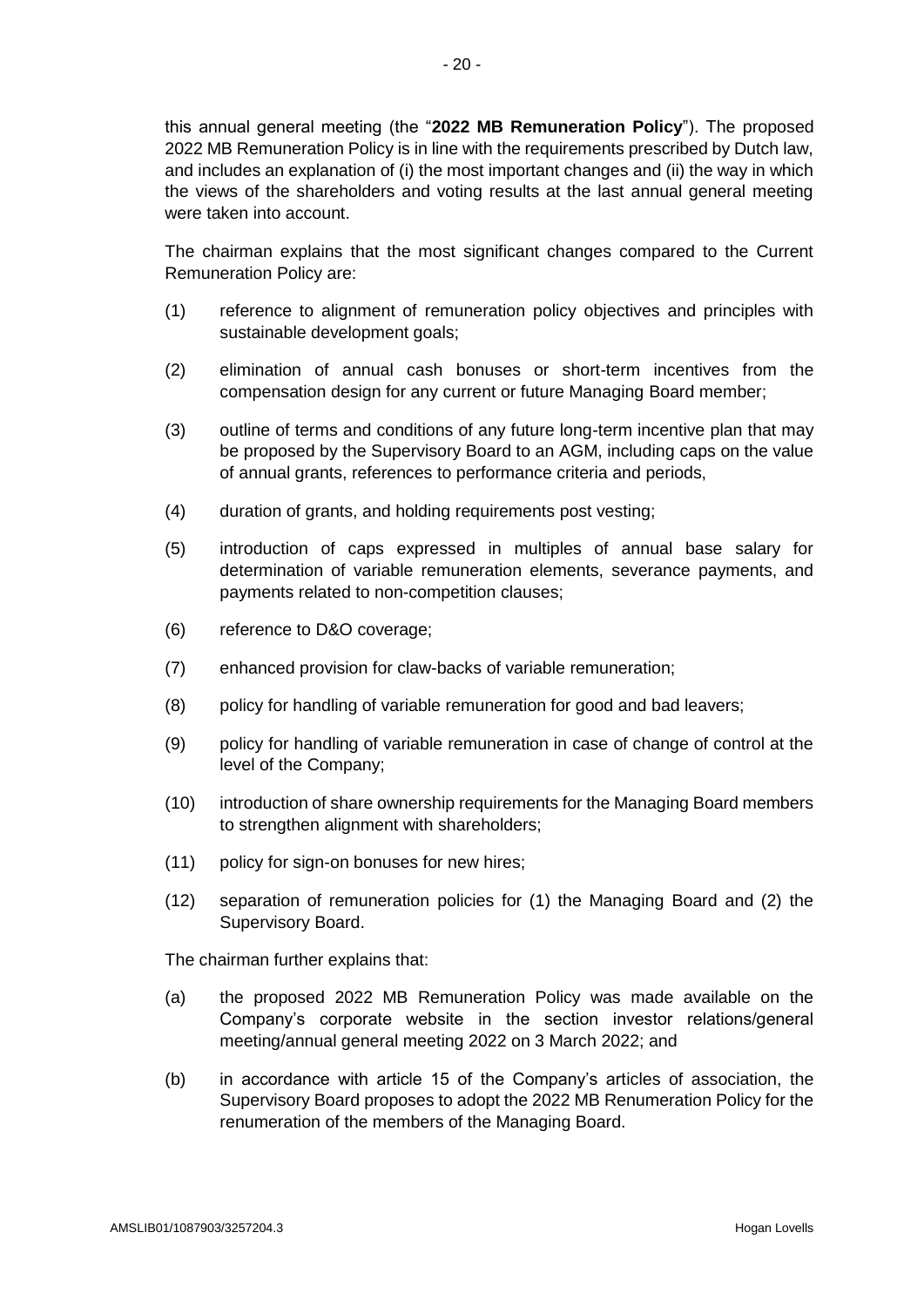# 17.2 **Questions**

The chairman offers the opportunity to ask questions. No questions were raised.

## 17.3 **Resolution**

The chairman puts the proposal to voting.

# 18. **ADOPTION OF AN AMENDED REMUNERATION POLICY FOR THE MEMBERS OF THE SUPERVISORY BOARD (AGENDA ITEM 8.B.)**

The chairman brings into discussion the proposal to adopt an amended remuneration policy for the members of the Supervisory Board.

# 18.1 **Explanation Supervisory Board**

The chairman explains that further to the Supervisory Board's evaluation described in agenda item 8.a., the Supervisory Board proposes to the general meeting to adopt an amended remuneration policy for the members of the Supervisory Board at this annual general meeting (the "**2022 SB Remuneration Policy**"). The proposed 2022 SB Remuneration Policy is in line with the requirements prescribed by Dutch law, and includes an explanation of (i) the most important changes and (ii) the way in which the views of the shareholders and voting results at the last annual general meeting were taken into account.

The most significant changes compared to the Current Remuneration Policy are:

- (a) introduction of committee membership fees; and
- (b) separation of remuneration policies for (1) the Managing Board and (2) the Supervisory Board.

The chairman further explains that:

- (a) the proposed 2022 SB Remuneration Policy was made available on the Company's corporate website in the section investor relations/general meeting/annual general meeting 2022 on 3 March 2022; and
- (b) in accordance with article 21 of the Company's articles of association, the Supervisory Board proposes to adopt the 2022 SB Renumeration Policy for the renumeration of the members of the Supervisory Board.

#### 18.2 **Questions**

The chairman offers the opportunity to ask questions. No questions were raised.

## 18.3 **Resolution**

The chairman puts the proposal to voting.

# 19. **DESIGNATION OF THE MANAGING BOARD AS THE CORPORATE BODY AUTHORISED TO GRANT RIGHTS TO ACQUIRE SHARES UNDER, PURSUANT TO AND IN CONNECTION WITH THE 2019 ESOP (AGENDA ITEM 9)**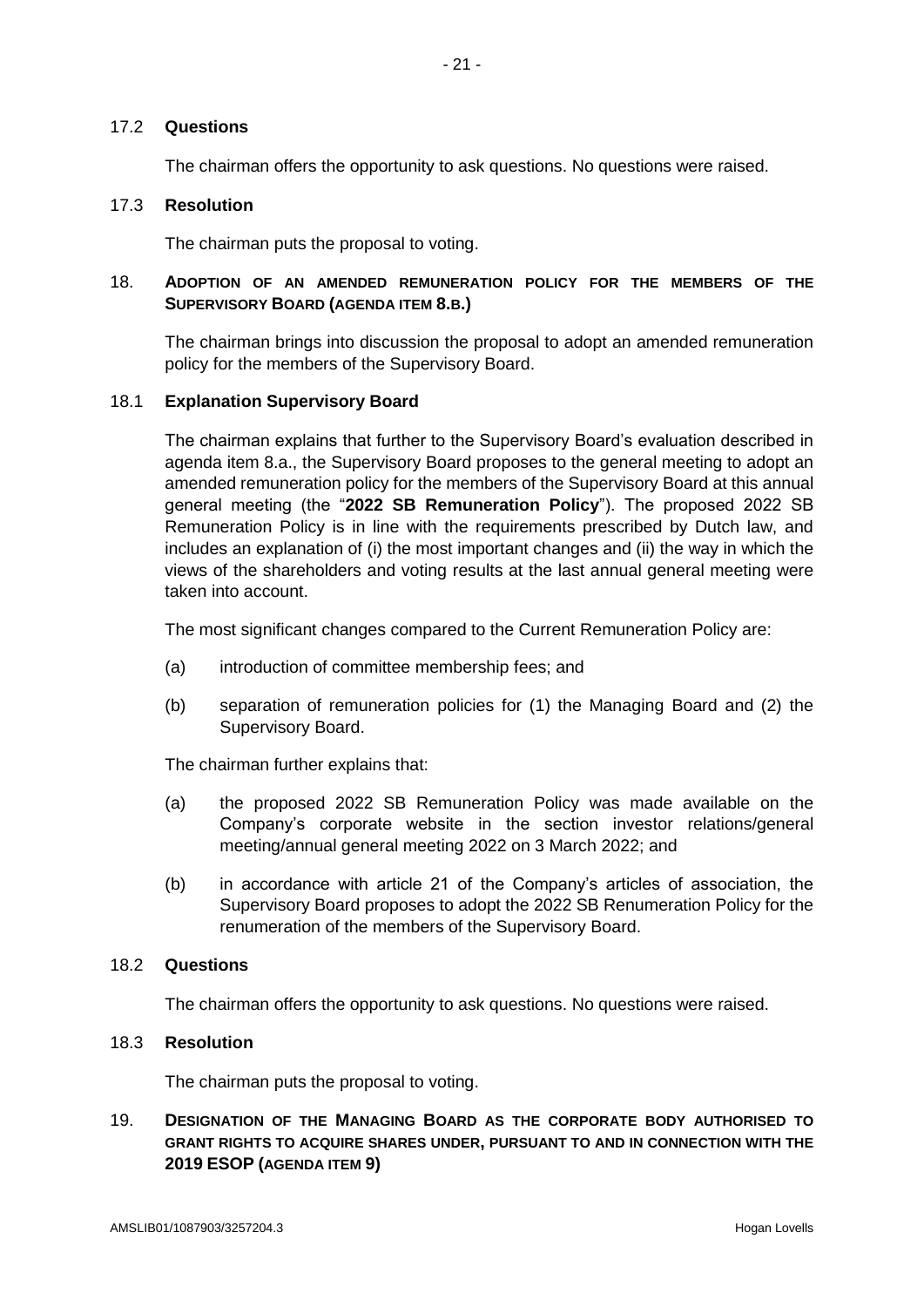The chairman brings into discussion the proposal to designate the Managing Board as the corporate body authorised to grant rights to acquire shares under, pursuant to and in connection with the employee stock option plan that was implemented in 2019 pursuant to which certain employees of the Company can be granted rights to acquire shares in the share capital of the Company (stock options) (the "**2019 ESOP**").

# 19.1 **Explanation Supervisory Board**

The chairman explains that during the annual general meeting held on 21 April 2021, the general meeting approved to authorise the Managing Board as the corporate body authorised to grant rights to acquire shares, subject to the prior approval of the Supervisory Board, up to a maximum of 0.07% of the total number of issued shares outstanding on 21 April 2021, for the calendar year 2021, under, pursuant to and in connection with the 2019 ESOP.

The Managing Board evaluated the 2019 ESOP, and with the Supervisory Board's prior approval in accordance with clause 11.1 of the 2019 ESOP, the Managing Board amended the terms of the 2019 ESOP with effect immediately after this meeting (i.e. 14 April 2022) as follows:

participants will have the right (not the obligation) to exercise stock options granted under the 2019 ESOP in accordance with the following vesting schedule:

- (i) 30% of the stock options after the lapse of two years starting on the grant date of those stock options;
- (ii) 30% of the stock options after the lapse of three years starting on the grant date of those stock options; and
- (iii) 40% of the stock options after the lapse of four years starting on the grant date of those stock options.

It is proposed that the general meeting authorises the Managing Board as the corporate body authorised to grant rights to acquire shares, subject to the prior approval of the Supervisory Board, up to a maximum of 0.25 % of the total number of issued shares outstanding on the date of this annual general meeting (i.e. up to a maximum of 0.25% of 18,199,281 shares), for the calendar year 2022, under, pursuant to and in connection with the 2019 ESOP.

It is envisaged that further authorisation(s) will be proposed to be granted to the Managing Board at the next annual general meeting(s) to grant rights to acquire shares under, pursuant to and in connection with the 2019 ESOP.

#### 19.2 **Questions**

The chairman offers the opportunity to ask questions. No questions were raised.

#### 19.3 **Resolution**

The chairman puts the proposal to voting.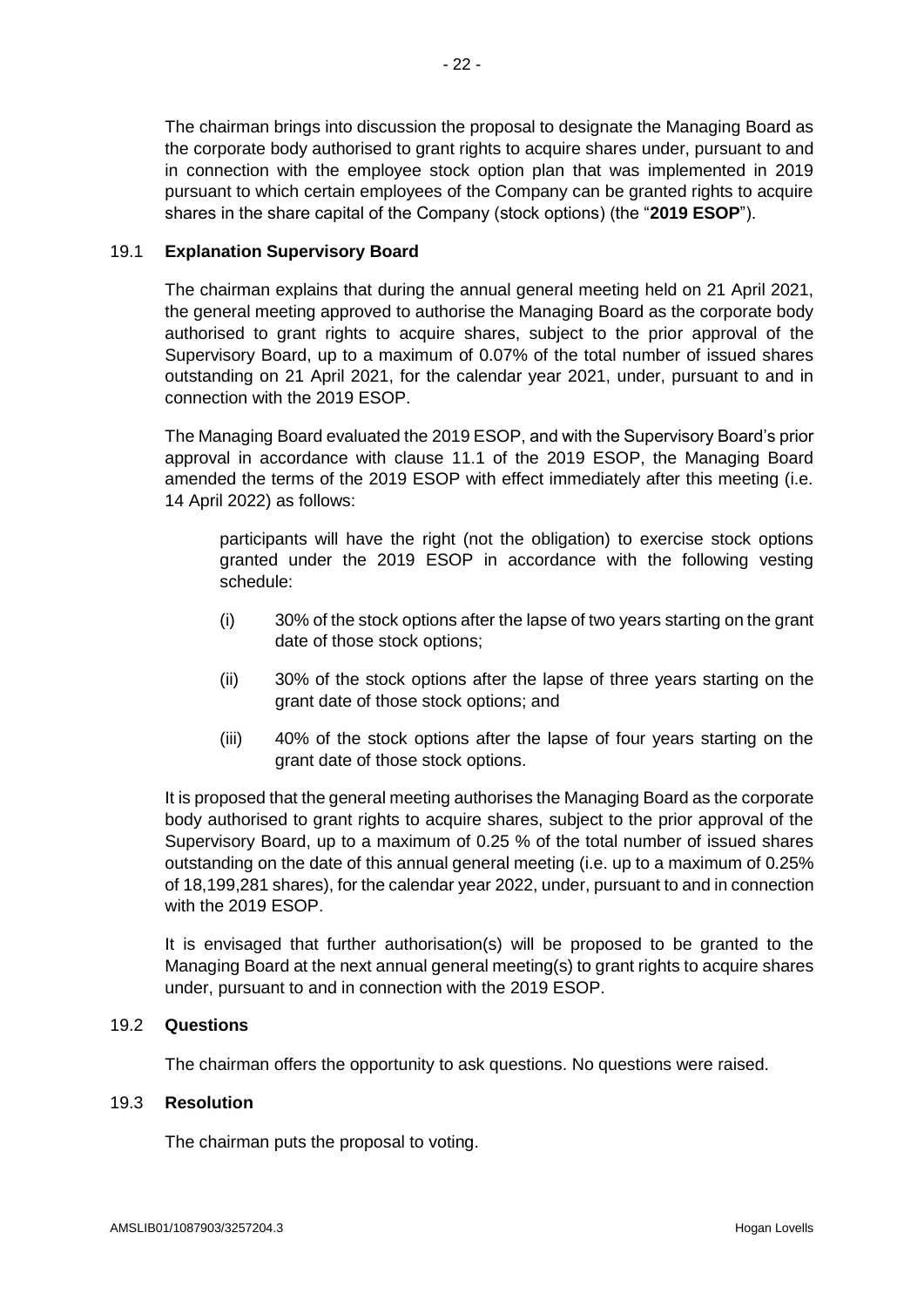# 20. **PROLONGATION OF THE AUTHORISATION OF THE MANAGING BOARD TO REPURCHASE SHARES IN THE COMPANY'S OWN SHARE CAPITAL (AGENDA ITEM 10)**

The chairman brings into discussion the proposal to prolong the authorisation of the Managing Board to repurchase shares in the Company's own share capital.

# 20.1 **Explanation Supervisory Board**

The chairman explains that it is proposed that the general meeting authorises the Managing Board to repurchase shares, on the stock exchange or otherwise, for a period of 18 months as from the date of this annual general meeting (i.e. up to and including 13 October 2023), up to a maximum of 10% of the total number of issued shares outstanding on the date of this annual general meeting (i.e. up to a maximum of 10% of 18,199,281 shares), provided that the Company will not hold more shares in treasury than a maximum 10% of the issued and outstanding share capital at any given time. The repurchase can take place at a price between the nominal value of the shares and the weighted average price on the Xetra trading venue at the Frankfurt Stock Exchange for five trading days prior the day of purchase plus 10%. This price range enables the Company to adequately repurchase its own shares, also in volatile market conditions.

## 20.2 **Questions**

The chairman offers the opportunity to ask questions. No questions were raised.

## 20.3 **Resolution**

The chairman puts the proposal to voting.

# 21. **QUESTIONS AND OTHER BUSINESS (AGENDA ITEM 11)**

The chairman asks whether the persons present have any further questions with respect to the agenda items and proposals. No questions were raised.

The chairman reminds the shareholders that all shareholders who have chosen to cast their votes virtually during the meeting via the Virtual AGM Platform, need to complete casting their votes for all agenda items now. The chairman introduced a short break at 11:20 CEST to allow shareholders to completed casting their votes virtually.

#### 22. **VOTING RESULTS**

The chairman continues the meeting at 11:25 CEST.

The chairman notes that the voting has been closed.

The chairman instructs the assistants to count the votes cast virtually during the meeting and the votes cast by shareholders by proxy before the date of this meeting. Another short break was introduced at 11:26 CEST.

Once all the votes were counted, the chairman continues the meeting at 11:36 CEST.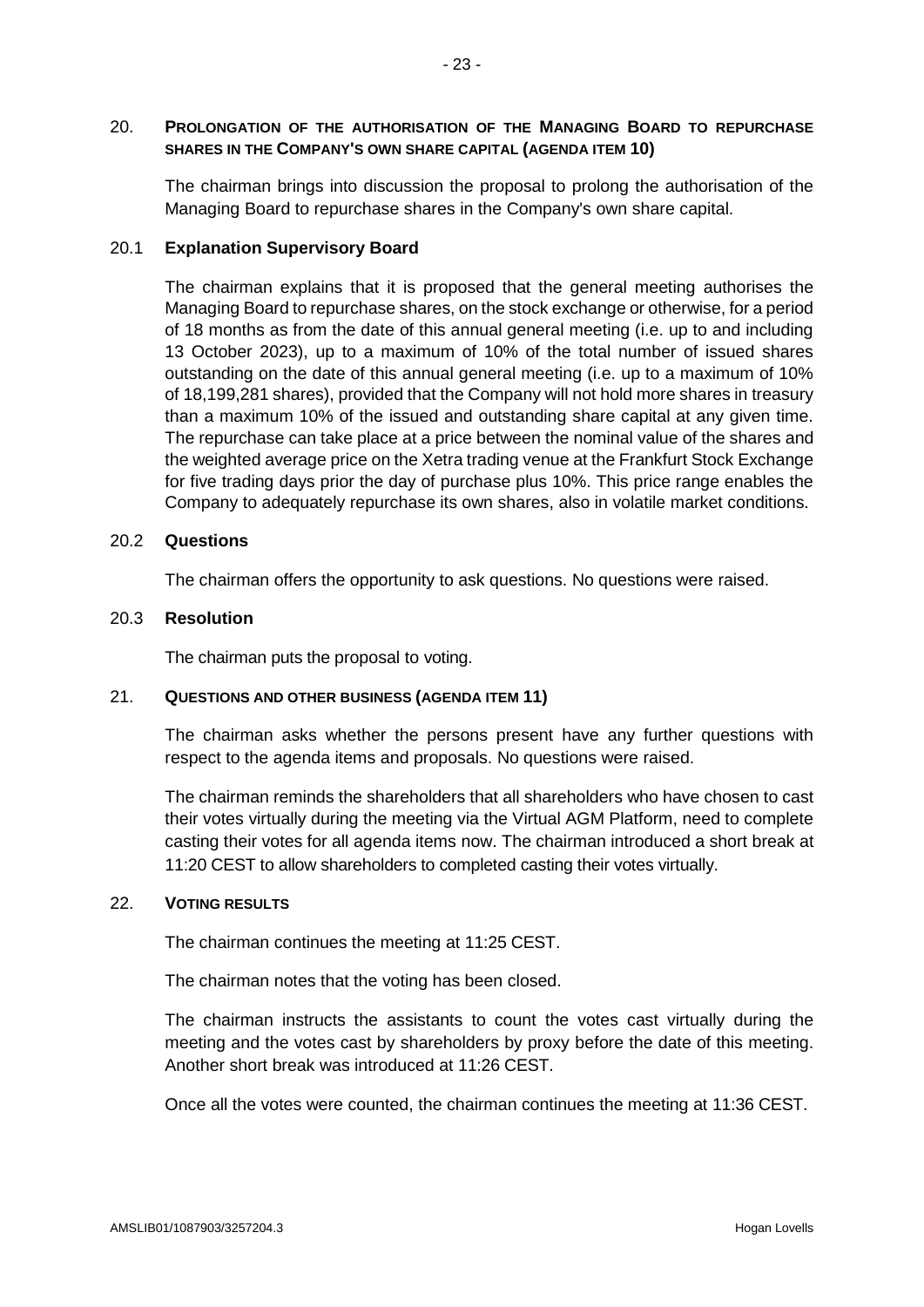The chairman records that a total of 13,361,010 shares were present or represented at the meeting. This means that 68.31%<sup>2</sup> (rounded) of the total number of issued shares was present at the meeting.

The chairman is provided with the voting results and records that the voting results are as follows:

- (a) agenda item 3.a.: the proposal was adopted with 80.00% of the votes cast in favour and 20.00% of the votes cast against;
- (b) agenda item 3.c.: the proposal was adopted with 99.81% of the votes cast in favour and 0.19% of the votes cast against;
- (c) agenda item 3.e.: the proposal was adopted with 99.94% of the votes cast in favour and 0.06% of the votes cast against;
- (d) agenda item 4.a.: the proposal was adopted with 99.77% of the votes cast in favour and 0.23% of the votes cast against;
- (e) agenda item 4.b.: the proposal was adopted with 98.72% of the votes cast in favour and 1.28% of the votes cast against;
- (f) agenda item 5: the proposal was adopted with 99.94% of the votes cast in favour and 0.06% of the votes cast against;
- (g) agenda item 6: the proposal was adopted with 99.94% of the votes cast in favour and 0.06% of the votes cast against;
- (h) agenda item 7: the proposal was adopted with 81.28% of the votes cast in favour and 18.72% of the votes cast against;
- (i) agenda item 8.a.: the proposal was adopted with 83.42% of the votes cast in favour and 16.58% of the votes cast against;
- (j) agenda item 8.b.: the proposal was adopted with 99.30% of the votes cast in favour and 0.70% of the votes cast against;
- (k) agenda item 9: the proposal was adopted with 85.74% of the votes cast in favour and 14.26% of the votes cast against;
- (l) agenda item 10: the proposal was adopted with 99.14% of the votes cast in favour and 0.86% of the votes cast against;

The chairman notes that the official voting results will be published on the corporate website of the Company within 15 calendar days after the date of this meeting.

#### 23. **CLOSING**

The chairman confirms that there are no further items to be discussed.

 $\overline{\phantom{a}}$ 

Please note that it appears that the chairman was provided with an incorrect percentage during the meeting as it was stated that 68.31% (rounded) of the total number of issued shares were present at the meeting. However, the correct percentage is 67.92%.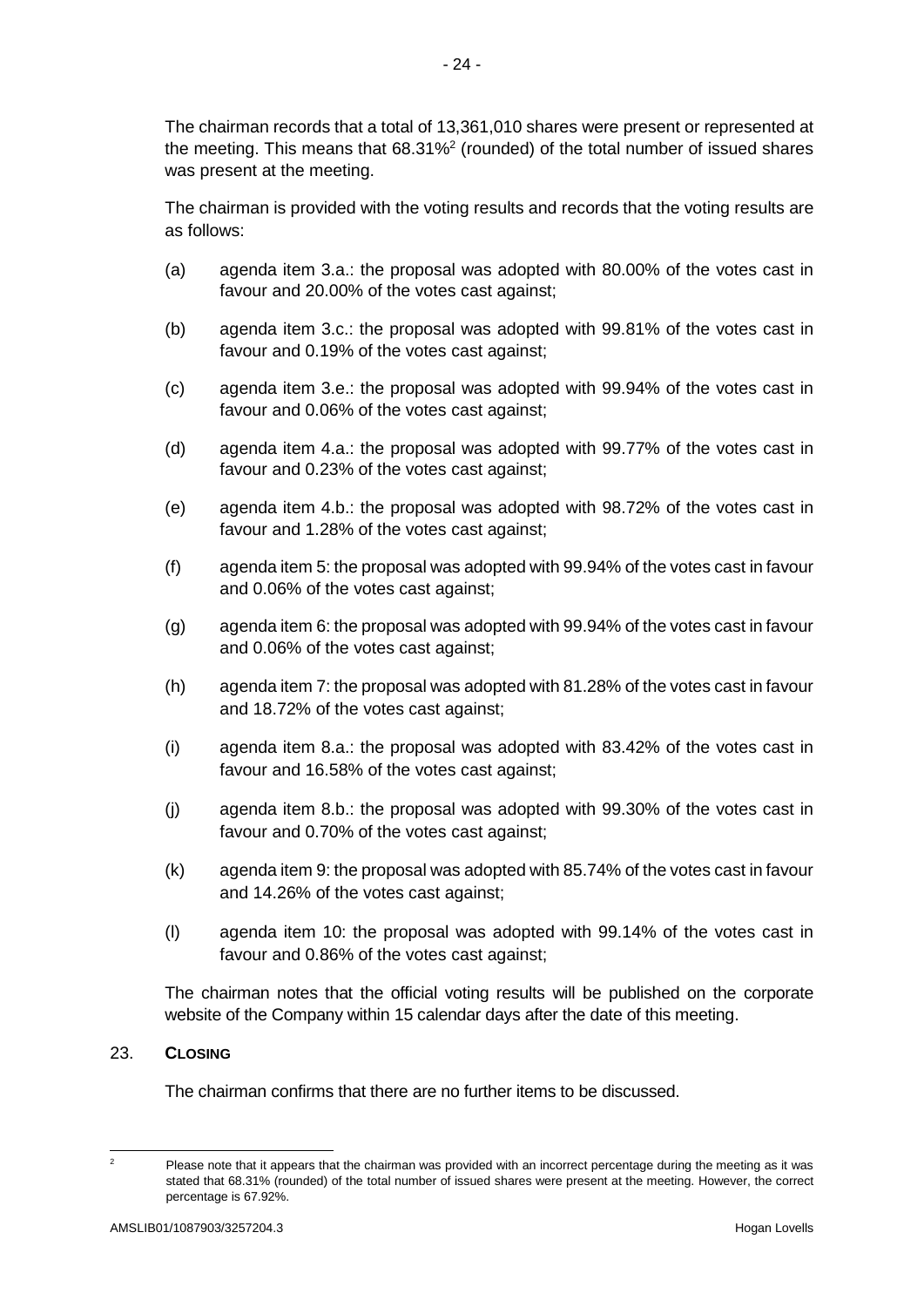The chairman thanks all attendees and the shareholders for their continued support and closes the meeting at 11:40 CEST.